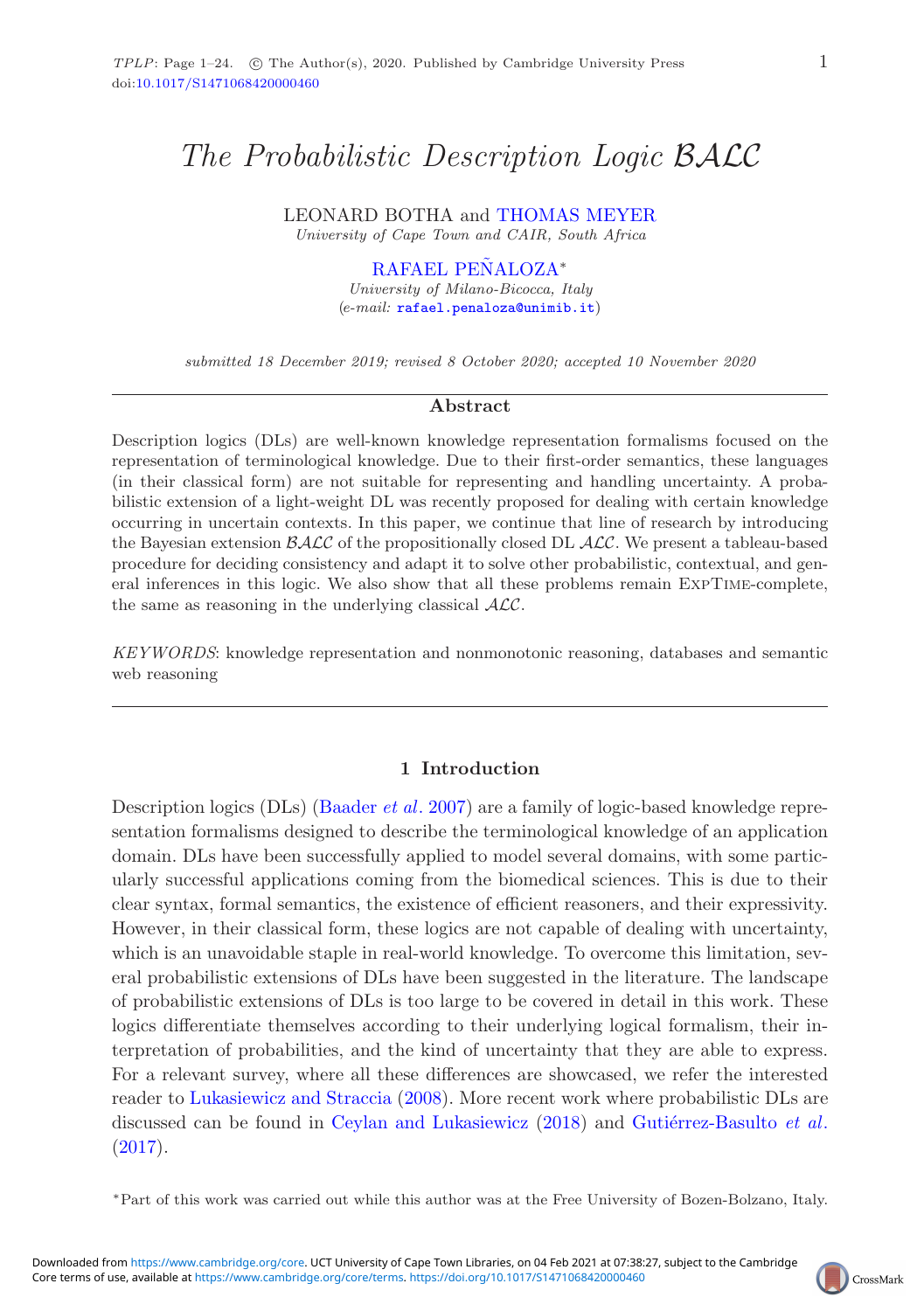#### 2 *L. Botha et al.*

A related probabilistic DL, called  $\mathcal{BEL}$  (Ceylan and Peñaloza 2017), is the Bayesian extension of the light-weight  $\mathcal{EL}$  [\(Baader](#page-21-1) *et al.* [2005\)](#page-21-1). This logic focuses on modeling certain knowledge that holds only in some contexts, together with uncertainty about the current context.  $\mathcal{B}\mathcal{E}\mathcal{L}$  is based on a *subjective* interpretation of probabilities or, in Halpern's terminology, it corresponds to a Type II probabilistic logic [\(Halpern 1990](#page-22-3)). One advantage of the formalism underlying  $\mathcal{B}\mathcal{E}\mathcal{L}$  is that it separates the contextual knowledge, which is *de facto* a classical ontology, from the likelihood of observing this context, which can be influenced by external factors. We present a simple example of the importance of contextual knowledge. Consider the knowledge of construction techniques and materials that vary through time. In the context of a modern house, asbestos and lead pipes are not observable, while in some classes of houses, built during the 1970s, we observe both. However, in all contexts we know that asbestos and lead in drinking water have grave health effects. When confronted with a random house, one might not know to which of these contexts it belongs, and by extension whether it is safe to live in, or drink the water that flows through its pipes. Still, construction data may be used to derive the probabilities of these contexts.

To allow for complex probabilistic relationships between the contexts without needing to result to incompatible independence assumptions, their joint probability distribution (JPD) is encoded via a Bayesian network (BN) [\(Pearl 1985](#page-23-1)). This logic is closely related to the probabilistic extension of DL-Lite [\(Artale](#page-21-2) *et al*. [2009\)](#page-21-2) proposed previously in [d'Amato](#page-22-4) *et al*. [\(2008](#page-22-4)) but uses a less restrictive semantics which resembles more the open-world assumption from DLs (for a discussion on the differences between the semantics of these logics, see Ceylan and Peñaloza 2017). Another similar proposal is Probabilistic Datalog<sup> $\pm$ </sup> [\(Gottlob](#page-22-5) *et al.* [2013\)](#page-22-5), with the difference that uncertainty is represented via a Markov Logic Network, instead of a BN. Since the introduction of  $\beta \mathcal{E} \mathcal{L}$ , the main notions behind it have been generalized to arbitrary ontology languages [\(Ceylan](#page-22-6) [2018](#page-22-6)). However, it has also been shown that efficient and complexity-optimal reasoning methods can only be achieved by studying the properties of each underlying ontology language (Ceylan and Peñaloza 2017). Finally, another family of probabilistic DLs using Type II semantics was proposed in Gutiérrez-Basulto *et al.* [\(2017](#page-22-1)), which we refer to as Prob-DLs. The biggest difference between Bayesian DLs and Prob-DLs is that the latter models uncertain concepts, while the former models uncertain knowledge. For example, Prob-DLs can refer to the class of all individuals having a high probability of a disease infection, but cannot express that an entailment holds with a given probability.

In this paper, we continue with that line of research and study the Bayesian extension of the propositionally closed DL  $ALC$ . As our main result, we present an algorithm, based on a glass-box modification of the classical tableaux method for reasoning in  $ALC$ . Our algorithm is able to derive those contexts which are needed to determine the (in)consistency of a  $\beta$ ALC knowledge base (KB). Using this algorithm, we then describe an effective method for deciding consistency of a  $\beta$ ALC KB. We also provide a tight ExpTime complexity bound for this problem.

This is followed by a study of several crisp and probabilistic variants of the standard DL decision problems, namely concept satisfiability, subsumption, and instance checking. Interestingly, our work shows that all our problems can be reduced to some basic computations over a context describing inconsistency, and hence are ExpTime-complete as well. These complexity bounds are not completely surprising, given the high complexity of the classical  $\mathcal{ALC}$ . However, our tableaux-based algorithm has the potential to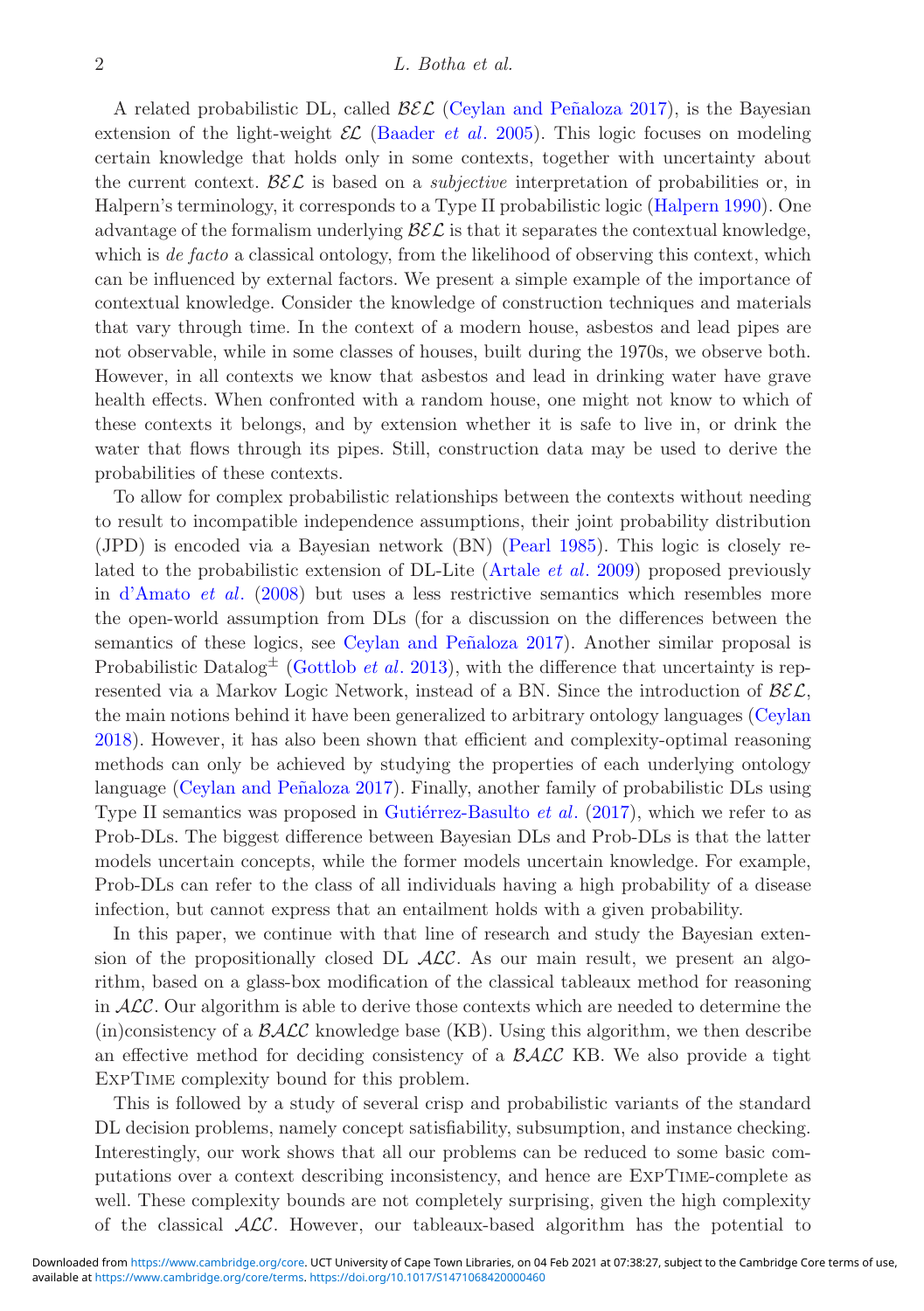behave better in practical scenarios. This work details and deepens the results that have previously been presented in [Botha](#page-22-7) [\(2018\)](#page-22-7) and [Botha](#page-22-8) *et al*. [\(2018;](#page-22-8) [2019\)](#page-22-9).

#### **2 Preliminaries**

We start by providing a brief introduction to BNs and the DL  $\mathcal{ALC}$ , which form the basis for the probabilistic DL  $\beta$ ALC. For a more detailed presentation of these topics, we refer the interested reader to [Darwiche](#page-22-10) [\(2009\)](#page-22-10) and [Baader](#page-21-3) *et al*. [\(2017\)](#page-21-3).

## *2.1 Bayesian networks*

Bayesian networks (BNs) are graphical models, which are used for representing the JPD of several discrete random variables in a compact manner [\(Pearl 1985](#page-23-1)). Before introducing these models formally, we need a few definitions.

Given a random variable X, let  $val(X)$  denote the set of values that X can take. For the scope of this paper, we consider only random variables X such that  $val(X)$  is finite. For  $x \in val(X)$ ,  $X = x$  denotes the *valuation* of X taking the value x. This notation is extended to sets of variables in the obvious way. Given a set of random variables V, a *world*  $\omega$  is a set of valuations containing exactly one valuation for every random variable  $X \in V$ . In other words, a world specifies an exact instantiation of all the variables in V.

A V-literal is an ordered pair of the form  $(X_i, x)$ , where  $X_i \in V$  and  $x \in val(X_i)$ . V -literals are similar to valuations, but the syntactic difference is introduced to emphasize their difference in use, as will become clear later. V -literals are a generalization of Boolean literals, which are typically denoted as x or  $\neg x$  for the Boolean random variable X. For simplicity, and following this connection, in this paper we will often use the notation X for  $(X, T)$  and  $\neg X$  for  $(X, F)$ . A V-context is any set of V-literals. A V-context is *consistent* if it contains at most one literal for each random variable. We will often also call V -contexts *primitive contexts*.

A Bayesian network (BN) is defined as a pair  $\mathcal{B} = (G, \Theta)$  where  $G = (V, E)$  is a directed acyclic graph  $(DAG)$  and  $\Theta$  is a set of conditional probability distributions for every variable  $X \in V$  given its parents  $\pi(X)$  on the DAG G; more precisely, this set has the form  $\Theta = \{ P(X = x | \pi(X) = \vec{x'}) \mid X \in V \}.$ 

The BN  $\beta$  specifies a full JPD for the variables in V by considering independence assumptions depicted in the graph  $G$ , namely every variable is (conditionally) independent of all its *non-descendants* given its parents. Under this assumption, it is easy to see that the JPD of V can be computed through the chain rule

$$
P(\vec{X} = \vec{x}) = \prod_{X_i \in V} P(X_i = x_i \mid \pi(X_i) = \vec{x_j}),
$$

that is, the probability of a world is obtained by multiplying the conditional probabilities of the valuations found in the tables. We let  $P_B$  denote the JPD defined by the BN  $\beta$ .

#### *Example 1*

Figure [1](#page-3-0) depicts a BN with four random variables denoting the likelihood of different characteristics of a construction:  $X$  stands for a post-1986 building,  $Y$  for a renovated building, Z for the presence of lead pipes, and W for the safety of drinking water. The tables attached to each node are the conditional probability distribution of that node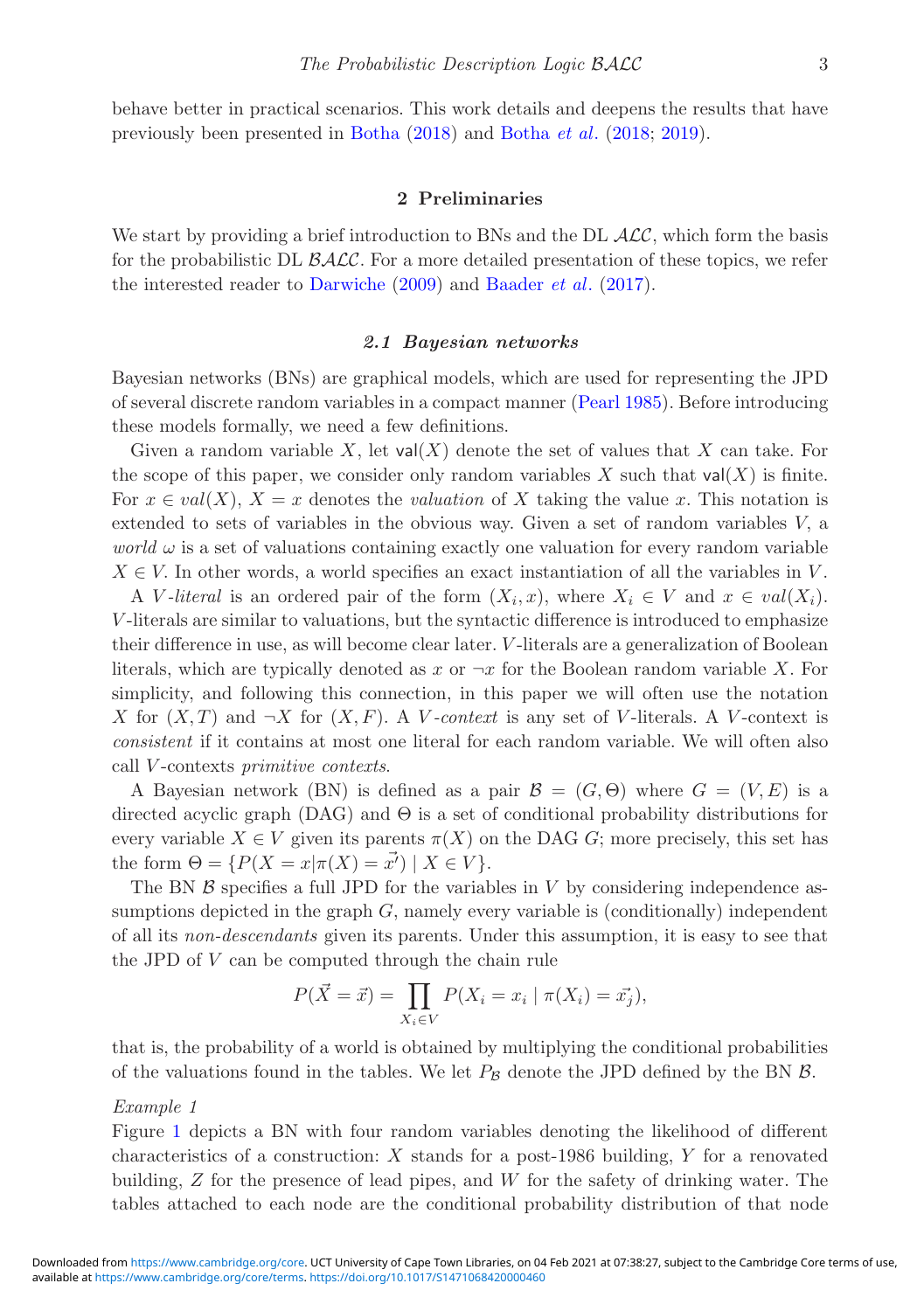<span id="page-3-0"></span>

Fig. 1. A Bayesian network with four Boolean variables.

given its parents. Hence, the BN expresses that a post-1986 building has only probability 0.1 of being renovated.

The DAG expresses the conditional independence of  $W$  and  $Y$  given  $Z$ . That is, once that we observe the value of  $Z$  (if we know whether a house has lead pipes or not) then the probability of W is not affected by the knowledge of the renovation status of a house.

Through the chain rule, we can derive, for example,

$$
P(\neg X, \neg Y, Z, \neg W) = 0.3 \cdot 0.3 \cdot 0.6 \cdot 0.7 = 0.0378,
$$
 and  

$$
P(X, Y, Z, W) = 0.7 \cdot 0.1 \cdot 0 \cdot 0.3 = 0.
$$

That is, it is very unlikely to find an old, non-renovated house, with lead pipes, and unsafe water, and renovated post-1986 houses with safe water cannot have lead pipes. Note that to express the full JPD of these four variables directly, we would need a table with 16 rows.

## *2.2 The DL* ALC

ALC is [the smallest propositionally closed DL](#page-23-2) [\(Baader](#page-21-0) *et al*. [2007](#page-21-0); Schmidt-Schauß and Smolka [1991](#page-23-2)). As with all DLs, its fundamental notions are those of *concepts* which correspond to unary predicates of first-order logic, and *roles* corresponding to binary predicates. Formally, given the mutually disjoint sets  $N_I, N_C$ , and  $N_R$  of *individual*, *concept*, and *role names*, respectively, the class of ALC *concepts* is built through the grammar rule

$$
C ::= A \mid \neg C \mid C \sqcap C \mid C \sqcup C \mid \exists r.C \mid \forall r.C,
$$

where  $A \in N_C$  and  $r \in N_R$ .

The knowledge from an application domain is represented through a set of axioms, which restrict the possible interpretations of concepts and roles. In ALC, *axioms* are either *general concept inclusions* (GCIs) of the form  $C \sqsubseteq D$ , *concept assertions*  $C(a)$ , or *role assertions*  $r(a, b)$  where  $a, b \in N_I, r \in N_R$ , and  $C, D$  are concepts. An *ontology* is a finite set of axioms. As customary in DLs, we sometimes partition an ontology into the *TBox* T composed exclusively of GCIs, and the *ABox* A containing all concept and role assertions, when it is relevant which kind of axiom is being used.

The semantics of  $\mathcal{ALC}$  is defined by interpretations akin to the first-order semantics. An *interpretation* is a pair of the form  $\mathcal{I} = (\Delta^{\mathcal{I}}, \cdot^{\mathcal{I}})$  where  $\Delta^{\mathcal{I}}$  is a non-empty set called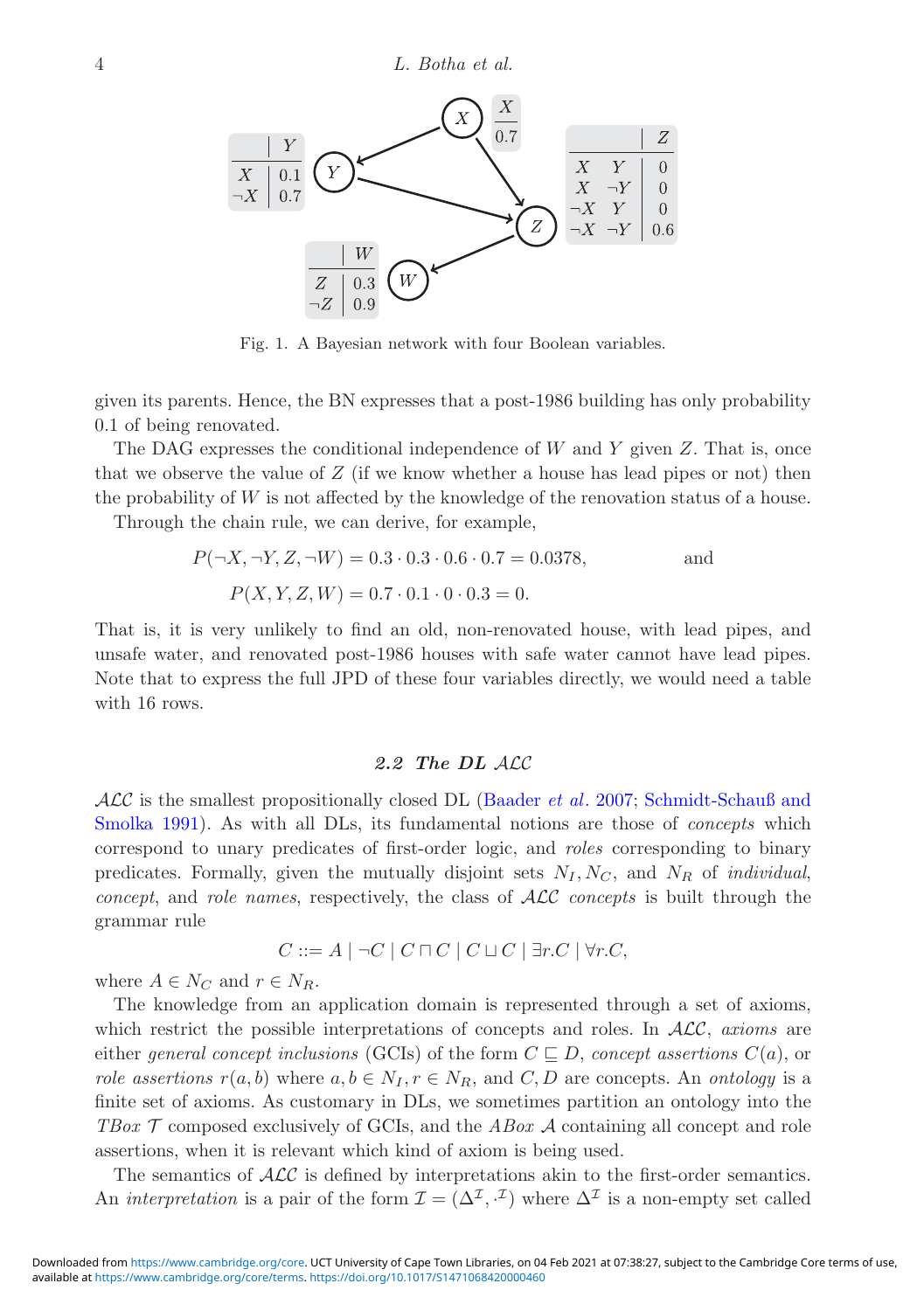the *domain* and  $\cdot^{\mathcal{I}}$  is the *interpretation function* that maps every  $a \in N_I$  to an element  $a^{\mathcal{I}} \in \Delta^{\mathcal{I}}$ , every  $A \in N_C$  to a set  $A^{\mathcal{I}} \subseteq \Delta^{\mathcal{I}}$  and every  $r \in N_R$  to a binary relation  $r^{\mathcal{I}} \subset \Delta^{\mathcal{I}} \times \Delta^{\mathcal{I}}$ . This interpretation function is inductively extended to arbitrary concepts by defining for any two concepts  $C, D$ :

- $(\neg C)^{\mathcal{I}} := \Delta^{\mathcal{I}} \setminus C^{\mathcal{I}}$ ,
- $(C \sqcap D)^{\mathcal{I}} := C^{\mathcal{I}} \cap D^{\mathcal{I}}$ .
- $(C \sqcup D)^{\mathcal{I}} := C^{\mathcal{I}} \cup D^{\mathcal{I}}$ ,
- $(\exists r.C)^{\mathcal{I}} := {\delta \in \Delta^{\mathcal{I}} \mid \exists \eta \in C^{\mathcal{I}}.(\delta, \eta) \in r^{\mathcal{I}}},$  and
- $(\forall r.C)^{\mathcal{I}} := {\delta \in \Delta^{\mathcal{I}} \mid \forall \eta \in \Delta^{\mathcal{I}}.(\delta, \eta) \in r^{\mathcal{I}} \Rightarrow \eta \in C^{\mathcal{I}}}.$

The interpretation  $\mathcal I$  *satisfies* the GCI  $C \subseteq D$  iff  $C^{\mathcal I} \subseteq D^{\mathcal I}$ ; the concept assertion  $C(a)$ iff  $a^{\mathcal{I}} \in C^{\mathcal{I}}$ ; and the role assertion  $r(a, b)$  iff  $(a^{\mathcal{I}}, b^{\mathcal{I}}) \in r^{\mathcal{I}}$ . We denote as  $\mathcal{I} \models \alpha$  if  $\mathcal{I}$ satisfies the axiom  $\alpha$ . *I* is a *model* of the ontology *O* (denoted by  $\mathcal{I} \models \mathcal{O}$ ) iff it satisfies all axioms in O.

An important abbreviation in  $\mathcal{ALC}$  is the *bottom* concept  $\bot := A \sqcap \neg A$ , where A is any concept name. Clearly, this concept stands for a contradiction and, for any interpretation  $\mathcal{I}, \perp^{\mathcal{I}} = \emptyset$ . Similarly, the *top* concept  $\top := A \sqcup \neg A$  stands for a tautology and  $\top^{\mathcal{I}} = \Delta^{\mathcal{I}}$ holds for every interpretation  $\mathcal{I}.$ 

The basic reasoning task in  $\mathcal{ALC}$  consists in deciding whether a given ontology  $\mathcal O$  is *consistent*, that is, whether there exists a model  $\mathcal I$  of  $\mathcal O$ . This problem is known to be ExpTime-complete [\(Schild 1991](#page-23-3); [Donini and Massacci 2000](#page-22-11)). Other reasoning problems, such as subsumption and instance checking, can be polynomially reduced to this one and hence preserve the same complexity.

#### *Example 2*

In  $ALC$ , it is possible to express the notion that water pipes do not contain lead through the GCI WaterPipe  $\sqsubseteq$   $\forall$ contains. $\neg$ Lead. In addition, we can express that the object pipe1 is a water pipe (WaterPipe(pipe1)), that pipe1 contains substance1 by the assertion contains(pipe1, substance1), and that substance1 is in fact lead (Lead(substance1)). Note that the ontology containing all four axioms is inconsistent.

## **3** BALC

We now introduce the probabilistic DL  $\mathcal{BALC}$ , which combines BNs, to compactly express JPDs, and ALC to express background knowledge. In addition, BALC can express *logical* (as opposed to probabilistic) dependencies between axioms. More precisely,  $\beta \mathcal{ALC}$  axioms are required to hold only in some (possibly uncertain) contexts, which are expressed through annotations. The uncertainty of these contexts is expressed by the BN. These ideas are formalized next.

## *Definition 3* (*KB*)

Let V be a finite set of discrete random variables. A V-restricted axiom (V-axiom) is an expression of the form  $\alpha^{\kappa}$ , where  $\alpha$  is an ALC axiom and  $\kappa$  is a V-context. A V-ontology is a finite set of V-axioms. A BALC *KB* over V is a pair  $\mathcal{K} = (\mathcal{O}, \mathcal{B})$  where B is a BN over V, and  $\mathcal O$  is a V-ontology.

Note that the contexts labeling the axioms, and the variables of the BN from a  $\beta \mathcal{ALC}$ KB both come from the same set of discrete random variables V.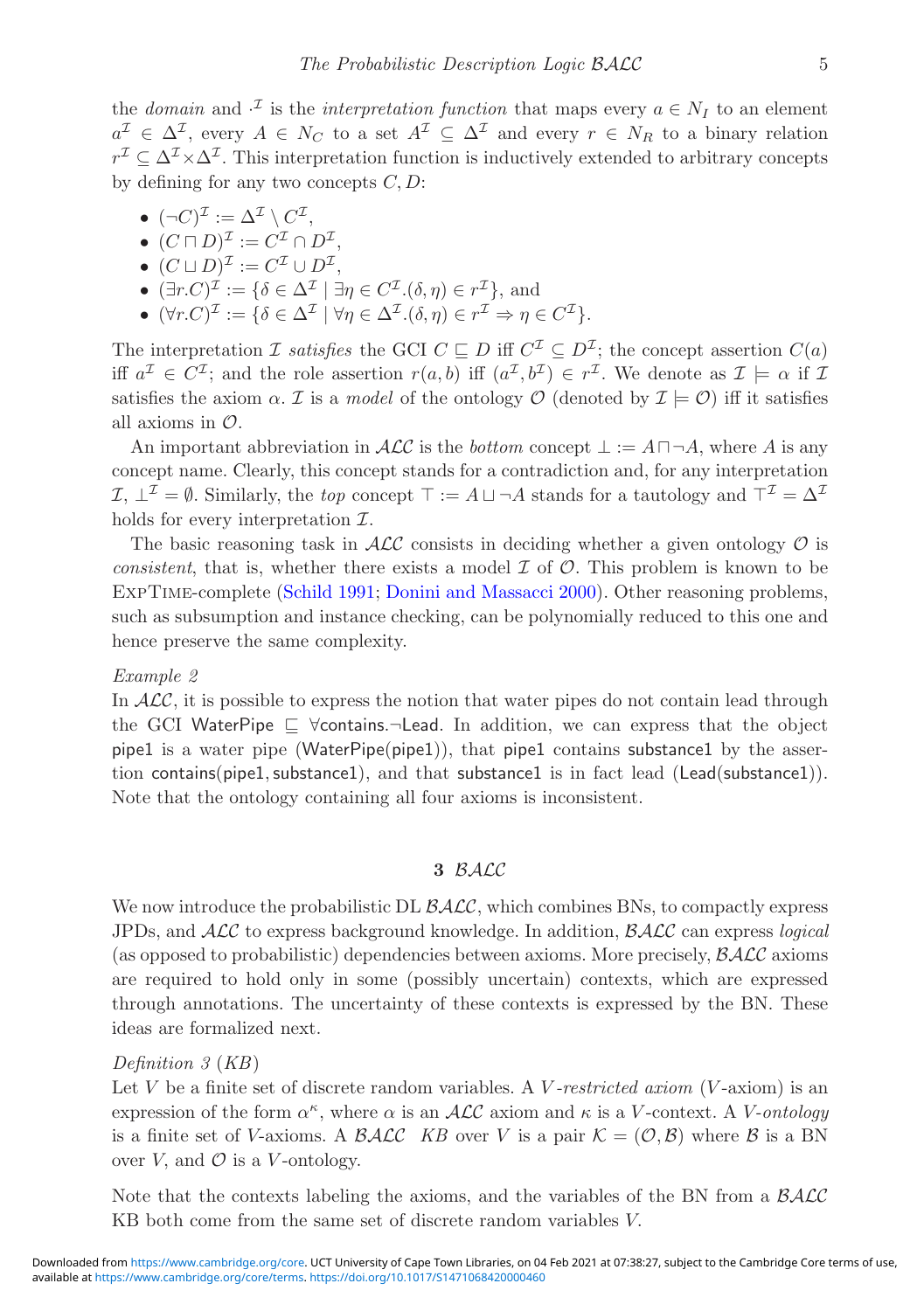To define the semantics of  $\mathcal{BALC}$ , we extend the notion of an interpretation from  $\mathcal{ALC}$ to also take contexts into account. The probabilities expressed by the BN are associated with the axioms following the multiple-world approach.

## *Definition 4* (V *-interpretation*)

Let V be a finite set of discrete random variables. A V *-interpretation* is a tuple of the form  $V = (\Delta^V, V, v^V)$ , where  $({\Delta}^V, V)$  is an ALC interpretation and  $v^V$  is a *valuation function*  $v^{\mathcal{V}}: V \to \bigcup_{X \in V} val(X)$  which maps every  $X \in V$  to some  $v^{\mathcal{V}}(X) \in val(X)$ .

Given a valuation function  $v^{\mathcal{V}}$ , a Bayesian world  $\omega$ , and a context  $\kappa$ , we use the notation  $v^{\mathcal{V}} = \omega$  to express that  $v^{\mathcal{V}}$  assigns to each random variable the same value as it has in  $\omega; v^{\mathcal{V}} \models \kappa$  to state that  $v^{\mathcal{V}}(X) = x$  for all  $(X, x) \in \kappa$ ; and  $\omega \models \kappa$  when there is  $\omega = v^{\mathcal{V}}$ such that  $v^{\mathcal{V}} \models \kappa$ .

# <span id="page-5-0"></span>*Definition 5* (*Model*)

The V-interpretation  $V = (\Delta^V, \cdot^V, v^V)$  is a *model* of the V-axiom  $\alpha^{\kappa}$  (denoted as  $V \models \alpha^{\kappa}$ ) iff (i)  $v^{\mathcal{V}} \not\models \kappa$ , or (ii)  $(\Delta^{\mathcal{V}}, \cdot^{\mathcal{V}})$  satisfies  $\alpha$ .  $\mathcal{V}$  is a model of the ontology  $\mathcal{O}$  iff it is a model of all axioms in  $\mathcal{O}$ . In this case, we denote it by  $\mathcal{V} \models \mathcal{O}$ .

It is important to notice at this point that  $\beta \mathcal{ALC}$  is a generalization of the classical DL  $\mathcal{ALC}$ . Recall that a V-context is a set of V-literals, that is, of pairs  $(X, x)$ . In particular, the empty set of literals  $\emptyset$  is also a V-context. By definition, every valuation function  $v^{\mathcal{V}}$ is such that  $v^{\mathcal{V}} \models \emptyset$ . This means that the  $\mathcal{ALC}$  axiom  $\alpha$  is equivalent to the V-axiom  $\alpha^{\emptyset}$ . As a whole, every ALC ontology can be seen as a V-ontology by simply associating the empty context with all its axioms. The original  $\mathcal{ALC}$  ontology and the V-ontology constructed this way have the same class of models, except that the latter allows for any arbitrary valuation function in its third component. For brevity, and the reasons just described, for the rest of this paper we will abbreviate axioms of the form  $\alpha^{\emptyset}$  simply as  $\alpha$ . When it is clear from the context, we will also omit the V prefix and refer only to, for example, contexts, GCIs, or ontologies.

A V -interpretation – more precisely, its valuation function – refers to only one possible world of the random variables in  $V$ .  $\beta$ ALC KBs, on the other hand, have information about the uncertainty of being in one world or another. In the multiple-world semantics, probabilistic interpretations combine multiple V -interpretations and the probability distribution described by the BN to give information about the uncertainty of the axioms, and their consequences.

## *Definition 6* (*Probabilistic model*)

A *probabilistic interpretation* is a pair of the form  $\mathcal{P} = (\mathcal{J}, \mathcal{P}_{\mathcal{J}})$ , where  $\mathcal{J}$  is a finite set of V-interpretations and  $\mathcal{P}_{\mathcal{J}}$  is a probability distribution over  $\mathcal{J}$  such that  $\mathcal{P}_{\mathcal{J}}(\mathcal{V}) > 0$ for all  $V \in \mathcal{J}$ . The probabilistic interpretation  $\mathcal{P}$  is a *model* of the axiom  $\alpha^{\kappa}$  (denoted by  $\mathcal{P} \models \alpha^{\kappa}$  iff every  $\mathcal{V} \in \mathcal{J}$  is a model of  $\alpha^{\kappa}$ . P is a *model* of the ontology  $\mathcal{O}$  iff every  $V \in \mathcal{J}$  is a model of  $\mathcal{O}$ .

We say that the probability distribution  $P_{\mathcal{J}}$  is *consistent* with the BN  $\beta$  if for every possible world  $\omega$  of the variables in V it holds that

$$
\sum_{\mathcal{V}\in\mathcal{J},v^{\mathcal{V}}=\omega}P_{\mathcal{J}}(\mathcal{V})=P_{\mathcal{B}}(\omega).
$$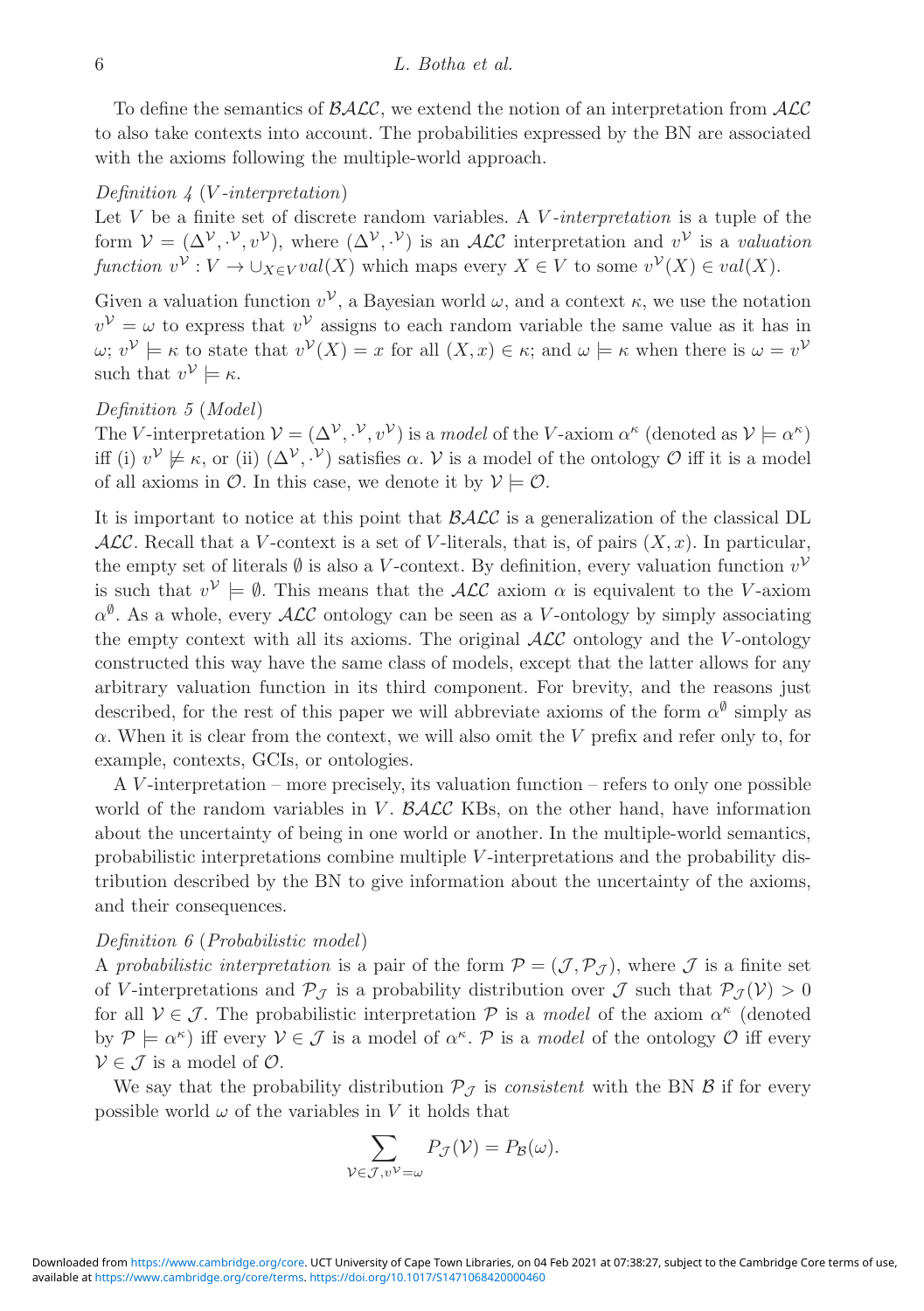Recall that  $P_B$  denotes the JPD defined by the BN  $\beta$ . The probabilistic interpretation  $\mathcal P$ is a *model* of the KB  $\mathcal{K} = (\mathcal{O}, \mathcal{B})$  iff it is a (probabilistic) model of  $\mathcal{O}$ , and is consistent with  $\beta$ .

In other words, a probabilistic interpretation describes a class of possible worlds, in which the knowledge of  $\mathcal O$  is interpreted, and each world is associated with a probability. For this interpretation to be a model of the KB, it has to satisfy the constraints it requires, that is, the ontological knowledge must be satisfied in each world, and the probabilities should be coherent with the distribution from the BN.

#### <span id="page-6-0"></span>*Example 7*

Consider the KB  $\mathcal{K} = (\mathcal{O}, \mathcal{B})$  where  $\mathcal{B}$  is the BN depicted in Figure [1,](#page-3-0) and  $\mathcal{O}$  is the ontology

$$
\mathcal{O} := \{ \begin{aligned} \text{pipe} \sqsubseteq \text{Vcontains}.\text{Head} &\sqsubseteq \text{leadPipe}^{\emptyset}, \\ \text{Pipe} \sqsubseteq \text{Vcontains}.\text{Head}^X, &\text{Pipe} \sqsubseteq \text{Vcontains}.\text{Head}^Y, \\ \text{Pipe} \sqsubseteq \text{Icontains}.\text{Head}^Z, &\text{Water} \sqcap \text{Ihas}Alkalinity. \text{Low} \sqsubseteq \neg \text{Drinkable}^Z, \\ \text{Water} \sqsubseteq \text{Drinkable}^W, &\text{Water} \sqsubseteq \neg \text{Drinkable}^{\neg W} \}. \end{aligned}
$$

The first axiom provides a partial definition, stating that every pipe which contains lead is a lead pipe. Note that it is labeled with the empty context, which means that it always holds. The two axioms in the second row express that pipes in post-1986 (i.e., within the context  $X$ ) and in renovated buildings (in context  $Y$ ) do not contain lead.

The axioms in the third row refer exclusively to the context of lead pipes  $(Z)$ . In this case, our knowledge is that pipes do contain lead, and that water with low alkalinity is not drinkable, as it absorbs the lead from the pipes it travels on. Notice that the axioms in the second row contradict Pipe  $\sqsubseteq$   $\exists$ contains.Lead appearing in the third row. This is not a problem because they are required to hold in different contexts. Indeed, we can observe from Figure [1](#page-3-0) that any context which makes  $Z$ , and either  $X$  or  $Y$  true must have probability 0. This means that no probabilistic model can contain a world that satisfies these conditions.

Finally, the last two axioms state that water at a building is drinkable iff we are in the context of drinkable water  $(W)$ . Note that it is important to provide both axioms in order to guarantee an equivalence. Suppose that we had not included the last axiom (i.e., Water  $\subseteq \neg \text{Drinkable}^{\neg W}$ ). Then, by our semantics, we could still produce a V-interpretation V whose valuation satisfies  $\neg W$  but such that Water<sup>V</sup> ∩Drinkable<sup>V</sup>  $\neq \emptyset$ . This can only be avoided by the introduction of the last axiom.

It is a simple exercise to verify that this ontology has a model. The smallest probabilistic model of the KB  $K$  contains 10 V-interpretations, one for each world with positive probability.

Recall that V-contexts are also called primitive contexts. This is to emphasize the difference with what we will, from now on, call complex contexts. Formally, a *complex context*  $\phi$  is a finite non-empty set of primitive contexts. Note that primitive contexts can be seen as complex ones, for example, the primitive context  $\kappa$  corresponds to the complex context  $\{\kappa\}$ , and we will use them interchangeably when there is no risk of ambiguity.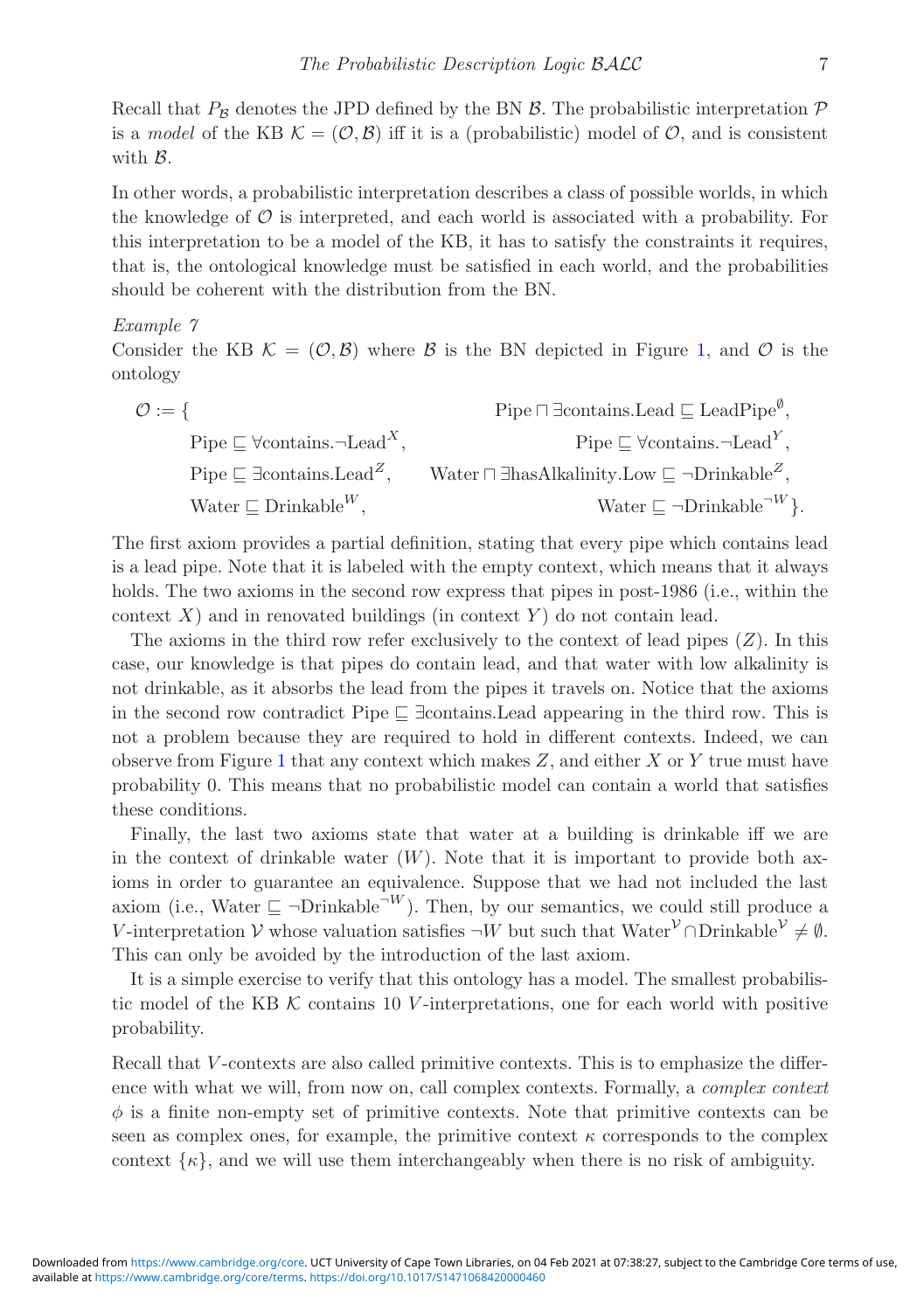#### 8 *L. Botha et al.*

Given a valuation function  $v^{\gamma}$  and a complex context  $\phi = {\alpha_1, \ldots, \alpha_n}$ , we say that  $v^{\mathcal{V}}$  satisfies  $\phi$  (written as  $v^{\mathcal{V}} \models \phi$ ) iff  $v^{\mathcal{V}}$  satisfies *at least one*  $\alpha_i \in \phi$ , in particular  $v^{\mathcal{V}} \models \kappa$ iff  $v^{\mathcal{V}} \models {\kappa}$ . Thus, for the rest of the paper we assume that all contexts are in complex form unless explicitly stated otherwise. We emphasize here that for a valuation function to satisfy a complex context, it suffices that it satisfies one of the simple contexts in it. Intuitively, a simple context is a conjunction of valuations, while a complex context is a disjunction of simple contexts. However, one should not forget that the variables appearing in these contexts can potentially take more than two different values.

#### *Definition 8*

Given complex contexts  $\phi = {\kappa_1, \ldots, \kappa_n}$  and  $\psi = {\lambda_1, \ldots, \lambda_m}$ , we define the operations

$$
\phi \lor \psi := \phi \cup \psi,
$$
  
\n
$$
\phi \land \psi := \bigcup_{\kappa \in \phi, \lambda \in \psi} {\{\kappa \cup \lambda\}} = {\{\kappa \cup \lambda \mid \kappa \in \phi, \lambda \in \psi\}}.
$$

These operations generalize propositional disjunction  $(\vee)$  and propositional conjunction (∧), where disjunction has the property that either one of the two contexts holds and conjunction requires that both hold.

Given two complex contexts  $\phi$  and  $\psi$ , we say that  $\phi$  entails  $\psi$  (denoted by  $\phi \models \psi$ ) iff for all  $v^{\mathcal{V}}$  such that  $v^{\mathcal{V}} \models \phi$  it follows that  $v^{\mathcal{V}} \models \psi$ . Alternatively  $\phi \models \psi$  holds iff for all Bayesian worlds  $\omega$  such that  $\omega \models \phi$  it follows that  $\omega \models \psi$ . It is easy to see that for all worlds  $\omega$  and complex contexts  $\phi, \psi$  it holds that (i)  $\omega \models \phi \lor \psi$  iff  $\omega \models \phi$  or  $\omega \models \psi$ , and (ii)  $\omega \models \phi \land \psi$  iff  $\omega \models \phi$  and  $\omega \models \psi$ . Two important special complex contexts are top ( $\top$ ) and bottom ( $\bot$ ), which are satisfied by all or no world, respectively. If there are n consistent primitive contexts  $\kappa_1,\ldots,\kappa_n$  and  $\kappa$  is an inconsistent context, these are defined as  $\top := {\kappa_1, \ldots, \kappa_n}$  and  $\bot := \kappa$ .

This concludes the definition of the relevant components of the logic  $\beta \mathcal{ALC}$ . In the next section, we study the problem of consistency of a  $\beta$ ALC KB, and its relation to other reasoning problems.

## **4 Consistency**

<span id="page-7-0"></span>As for ALC, the most basic decision problem one can consider in BALC is *consistency*. Formally, this problem consists of deciding whether a given  $\mathcal{BALC}$  KB K has a probabilistic model or not. To deal with this problem, it is convenient to consider the classical ALC ontologies that should hold at each specific world, which we call the restriction.

## *Definition 9* (*restriction*)

Given the  $\mathcal{BALC}$  KB  $\mathcal{K} = (\mathcal{O}, \mathcal{B})$  and the world  $\omega$ , the *restriction* of  $\mathcal{O}$  to  $\omega$  is the  $\mathcal{ALC}$ ontology defined by

$$
\mathcal{O}_{\omega} := \{ \alpha \mid \alpha^{\kappa} \in \mathcal{O}, \omega \models \kappa \}.
$$

Recall that a probabilistic model  $\mathcal{P} = (\mathcal{J}, \mathcal{P}_{\mathcal{J}})$  of  $\mathcal{K} = (\mathcal{O}, \mathcal{B})$  is a class of classical interpretations associated with worlds  $(\Delta^{\mathcal{V}}, \cdot^{\mathcal{V}}, \omega)$ , where each is a model of the V-ontology O. For such an interpretation to be a model of  $\mathcal{O}$ , it must hold that, for each axiom  $\alpha^{\kappa} \in \mathcal{O}$  such that  $\omega \models \kappa, (\Delta^{\mathcal{V}}, {\mathcal{V}}) \models \alpha$  (see Definition [5\)](#page-5-0). This condition is equivalent to stating that  $(\Delta^{\mathcal{V}}, \cdot^{\mathcal{V}})$  is a classical model of  $\mathcal{O}_{\omega}$ .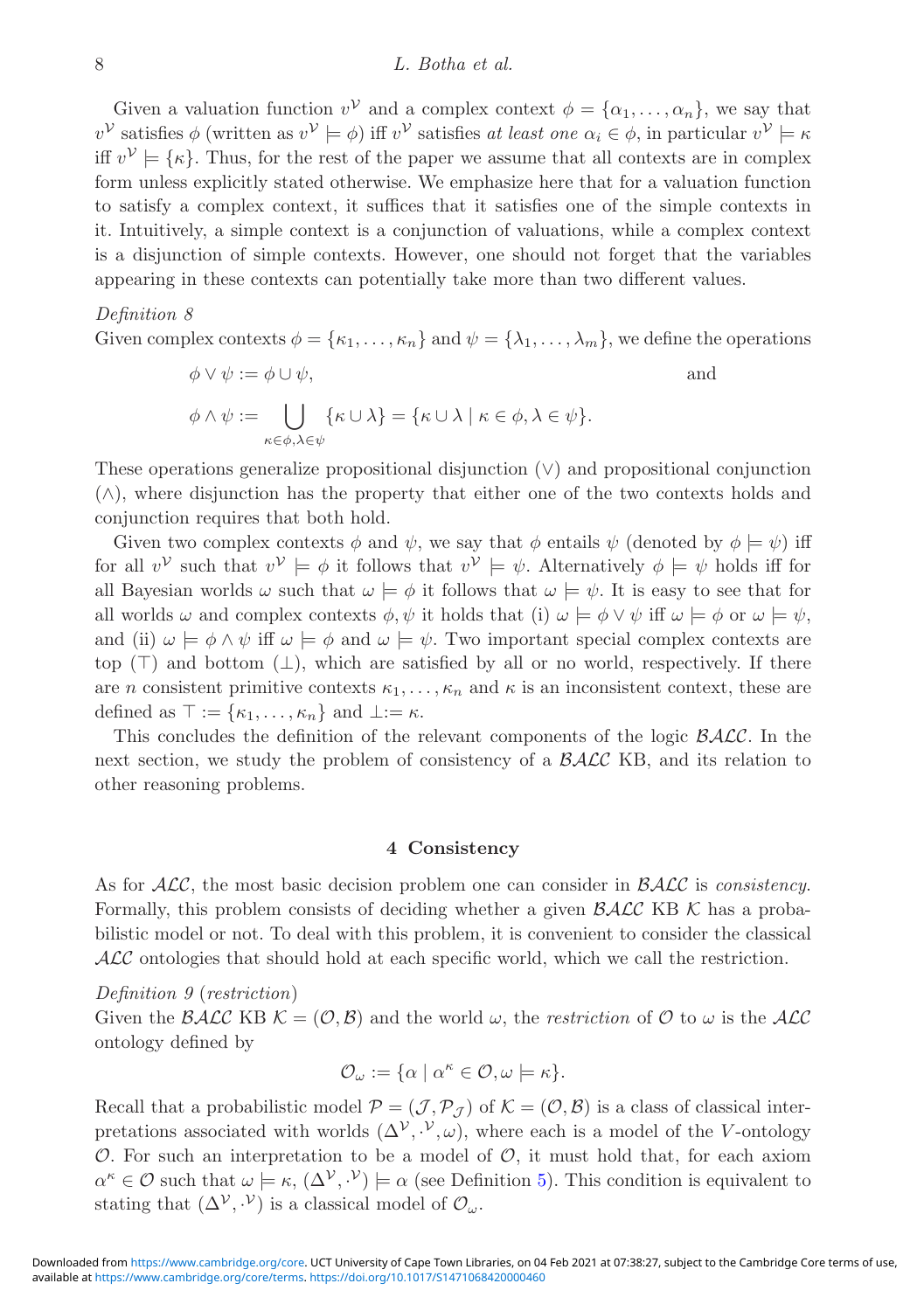*Example 10*

Consider the KB K from Example [7,](#page-6-0) and the two worlds  $\omega_1 = \{X, \neg Y, \neg Z, W\}$  and  $\omega_2 = \{X, \neg Y, Z, W\}$ . We then have

- $\mathcal{O}_{\omega_1} := \{ \text{Pipe} \sqcap \exists \text{contains} \sqcup \text{Read} \sqsubseteq \text{Leaderipe}, \text{Pipe} \sqsubseteq \forall \text{contains} \sqcap \text{Head}, \}$ Water  $\Box$  Drinkable }, and
- $\mathcal{O}_{\omega_2} := \{ \text{Pipe} \sqcap \exists \text{contains}. \text{lead} \sqsubseteq \text{lead} \text{Pipe}, \text{Pipe} \sqsubseteq \forall \text{contains}. \neg \text{lead}, \exists \text{lead}, \text{lead} \}$ Pipe  $\Box$  ∃contains.Lead, Water  $\Box$  ∃hasAlkalinity.Low  $\Box$  ¬Drinkable, Water  $\sqsubseteq$  Drinkable }.

Note that both ontologies are consistent, but  $\mathcal{O}_{\omega_2}$  can only be satisfied by interpretations  $\mathcal I$  such that  $\text{Pipe}^{\mathcal I} = \emptyset$ .

In addition to satisfying the restrictions, the probability distribution  $\mathcal{P}_{\mathcal{J}}$  of a model must be consistent with the BN  $\beta$ . This means that the probabilities of the interpretations associated with the world  $\omega$  must add to  $P_B(\omega)$ . Using this insight, we obtain the following result.

## <span id="page-8-0"></span>*Theorem 11*

The BALC KB  $\mathcal{K} = (\mathcal{O}, \mathcal{B})$  is consistent iff for every world  $\omega$  with  $P_{\mathcal{B}}(\omega) > 0$  it holds that  $\mathcal{O}_{\omega}$  is consistent.

## *Proof*

Suppose first that for every world  $\omega$  such that  $P_B(\omega) > 0$  the ontology  $\mathcal{O}_{\omega}$  is consistent. We build a probabilistic model P of K as follows. Given a world  $\omega$  with  $P_{\mathcal{B}}(\omega) > 0$ , let  $\mathcal{I}_{\omega} = (\Delta^{\mathcal{I}_{\omega}}, {\mathcal{I}_{\omega}})$  be an arbitrary (classical) model of  $\mathcal{O}_{\omega}$ . We construct the V-interpretation  $V_{\omega} = (\Delta^{\mathcal{I}_{\omega}}, \cdot^{\mathcal{I}_{\omega}}, \omega)$ , that is, the same interpretation  $\mathcal{I}_{\omega}$ , but associated with the world  $\omega$ . We claim that  $\mathcal{V}_{\omega} \models \mathcal{O}$ . Indeed, take an arbitrary  $\alpha^{\kappa} \in \mathcal{O}$ . If  $\omega \not\models \kappa$ , then  $V_{\omega} \models \alpha^{\kappa}$  trivially. Otherwise,  $\alpha \in \mathcal{O}_{\omega}$  and hence (since  $\mathcal{I}_{\omega} \models \mathcal{O}_{\omega}$ )  $(\Delta^{\mathcal{I}_{\omega}}, \cdot^{\mathcal{I}_{\omega}}) \models \alpha$ . Let now  $\Omega$  be the set of all worlds  $\omega$  such that  $P_B(\omega) > 0$ . We define the set of V-interpretations  $\mathcal{J}_{\Omega} := \{ \mathcal{V}_{\omega} \mid \omega \in \Omega \}$ , and the probability distribution  $\mathcal{P}_{\mathcal{J}_{\Omega}}$  that sets  $\mathcal{P}_{\mathcal{J}_{\Omega}}(\mathcal{V}_{\omega}) = P_{\mathcal{B}}(\omega)$  for every  $\omega \in \Omega$ . The probabilistic interpretation  $\mathcal{P} = (\mathcal{J}_{\Omega}, \mathcal{P}_{\mathcal{J}_{\Omega}})$  is a model of  $K$ .

Conversely, suppose that K is consistent, and let  $\mathcal{P} = (\mathcal{J}, \mathcal{P}_{\mathcal{J}})$  be a model of K. Given a world  $\omega$  such that  $P_B(\omega) > 0$ , we know that  $\sum_{\mathcal{V} \in \mathcal{J}, v^{\mathcal{V}} = \omega} P_{\mathcal{J}}(\mathcal{V}) = P_B(\omega)$ . In particular, this means that there must exist some  $V = (\Delta^{\mathcal{V}}, \Psi, v^{\mathcal{V}}) \in \mathcal{J}$  such that  $v^{\mathcal{V}} = \omega$ .  $\mathcal{P} \models \mathcal{K}$ means that  $V \models \mathcal{O}$  and hence  $(\Delta^V, V) \models \mathcal{O}_{\omega}$ . Thus,  $\mathcal{O}_{\omega}$  is consistent.  $\Box$ 

<span id="page-8-1"></span>Based on this result, we can derive a process for deciding consistency that provides a tight complexity bound for this problem.

*Corollary 12*

BALC KB consistency is ExpTime-complete.

#### *Proof*

Recall that consistency checking in ALC is EXPTIME-complete, and that BALC is a generalization of  $\mathcal{ALC}$ . This yields EXPTIME-hardness for  $\mathcal{BALC}$  consistency. To obtain the upper bound, note that there are exponentially many worlds  $\omega$ . For each of them, we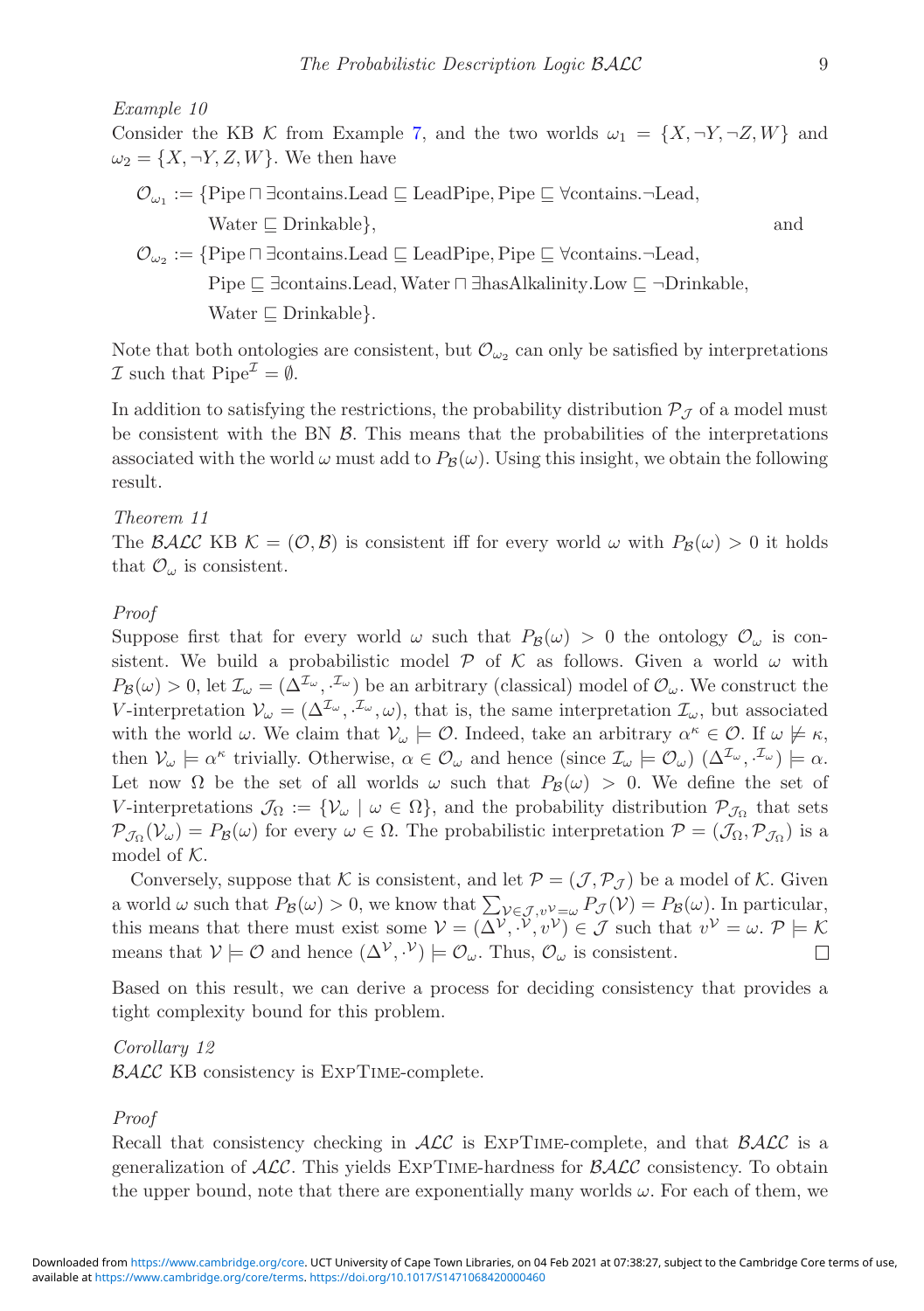can check (classical) consistency of  $\mathcal{O}_{\omega}$  (in exponential time) and that  $P_B(\omega) > 0$ , which is linear in the size of  $\beta$  by the chain rule.  $\Box$ 

The algorithm described in the proof of this corollary is optimal in terms of *worst-case* complexity, but it also runs in exponential time in the *best case*. Indeed, it enumerates all the (exponentially many) Bayesian worlds, before being able to make any decision. In practice, it is infeasible to use an algorithm that requires exponential time on every instance. For that reason, we present a new algorithm based on the tableau method originally developed for  $ALC$ . To describe this algorithm, we need to introduce some additional notation.

We denote the context that describes all worlds  $\omega$  such that  $\mathcal{O}_{\omega}$  is inconsistent as  $\phi_{\mathcal{K}}^{\perp}$ . That is, the context  $\phi_{\mathcal{K}}^{\perp}$  is such that  $\omega \models \phi_{\mathcal{K}}^{\perp}$  iff  $\mathcal{O}_{\omega}$  is inconsistent. Moreover,  $\phi_{\mathcal{B}}$  is a context such that  $\omega \models \phi_B$  iff  $P(\omega) = 0$ . Theorem [11](#page-8-0) states that K is inconsistent whenever there is a world that models both  $\phi_K^{\perp}$  and  $\neg \phi_B$ . This is formalized in the following result.

#### <span id="page-9-0"></span>*Theorem 13*

Given the BALC KB  $\mathcal{K} = (\mathcal{O}, \mathcal{B})$ , let  $\phi_{\mathcal{K}}^{\perp}$  and  $\phi_{\mathcal{B}}$  be the contexts described above. Then K is inconsistent iff  $\phi_{\mathcal{K}}^{\perp} \wedge \neg \phi_{\mathcal{B}}$  is satisfiable.

## *Proof*

K is inconsistent iff there is a world  $\omega$  such that  $P_B(\omega) > 0$  and  $\mathcal{O}_{\omega}$  is inconsistent (Theorem [11\)](#page-8-0) iff  $\omega \not\models \phi_B$  and  $\omega \models \phi_K^{\perp}$  iff  $\omega \models \neg \phi_B \land \phi_K^{\perp}$  if  $\neg \phi_B \land \phi_K^{\perp}$  is satisfiable.  $\Box$ 

#### *Example 14*

Consider once again the KB  $\mathcal{K} = (\mathcal{O}, \mathcal{B})$  from Example [7,](#page-6-0) and notice that  $\mathcal{O}_{\omega}$  is consistent for all worlds  $\omega$ . Hence  $\phi_{\mathcal{K}}^{\perp} = \perp$ . In particular, this means that  $\phi_{\mathcal{K}}^{\perp} \wedge \neg \phi_{\mathcal{B}}$  is unsatisfiable, and hence  $K$  is consistent.

Let now  $\mathcal{K}' = (\mathcal{O}', \mathcal{B})$ , where  $\mathcal{O}' = \mathcal{O} \cup \{\text{Pipe}(\text{pipe1})^{\emptyset}\}\.$  We can see that for any world  $\omega$  which entails any of the contexts  $X, Z$  or  $Y, Z, \mathcal{O}'_{\omega}$  is inconsistent. Hence, we have that  $\phi_{\mathcal{K}'}^{\perp} = \{\{X, Z\}, \{Y, Z\}\}\.$  Looking at the probability tables from  $\mathcal{B}$ , we also see that  $\phi_B = \{\{X, Z\}, \{Y, Z\}\}\$ , that is, any world that satisfies  $\{X, Z\}$  or  $\{Y, Z\}$  must have probability 0. Thus,  $\phi_{\mathcal{K}}^{\perp} \wedge \neg \phi_{\mathcal{B}} = \perp$  and  $\mathcal{K}'$  is consistent as well.

To decide consistency, it then suffices to find a method which is capable of deriving the contexts  $\phi_{\mathcal{K}}^{\perp}$  and  $\phi_{\mathcal{B}}$ . For the former, we present a variant of the glass-box approach for so-called axiom pinpointing (Lee *[et al](#page-23-4).* [2006;](#page-23-4) [Meyer](#page-23-5) *et al.* [2006](#page-23-5); Baader and Peñaloza [2010](#page-22-12)), which is originally based on the ideas from [\(Baader and Hollunder 1995\)](#page-21-4). This approach modifies the standard tableaux algorithm for  $\mathcal{ALC}$  – which tries to construct a model by decomposing complex constraints into simpler ones – to additionally keep track of the contexts in which the derived elements from the tableau hold. In a nutshell, tableau algorithms apply different decomposition rules to make implicit constraints explicit. For axiom pinpointing, whenever a rule application requires the use of an axiom from the ontology, this fact is registered as part of a propositional formula. In our case, we need a context, rather than a propositional formula, to take care of the multiple values that the random variables take. Although the underlying idea remains essentially unchanged, the handling of these multiple values requires additional technicalities. Before we look at this algorithm in detail, it is important to keep in mind that the goal is to detect all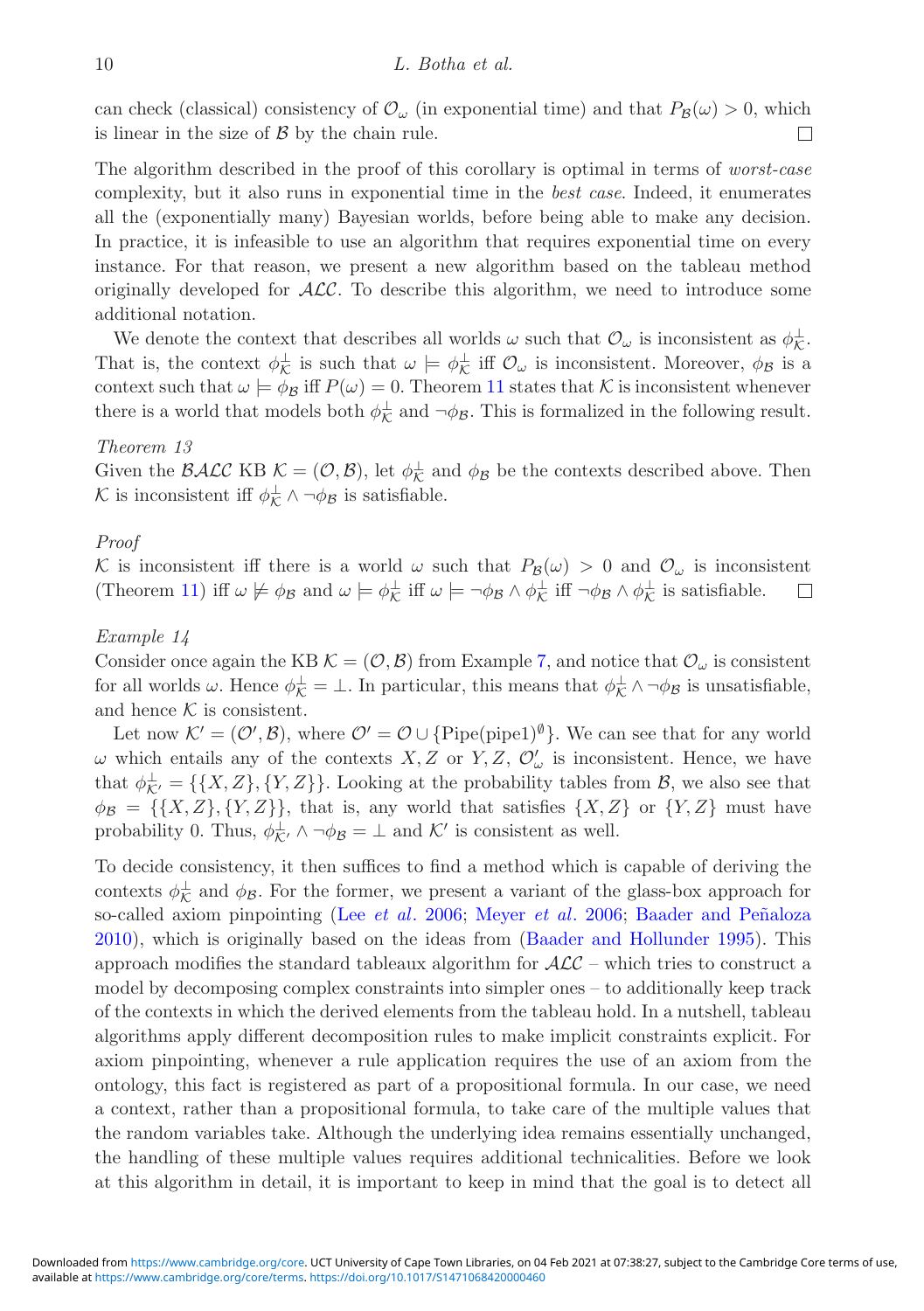<span id="page-10-0"></span>

| $\sqcap\text{-rule}$ | if $(C_1 \sqcap C_2)(a)^{\phi} \in \mathcal{A}$ , and either $C_1(a)^{\phi}$ or $C_2(a)^{\phi}$ is A-insertable |                                                                                                                                       |  |  |  |
|----------------------|-----------------------------------------------------------------------------------------------------------------|---------------------------------------------------------------------------------------------------------------------------------------|--|--|--|
|                      |                                                                                                                 | then $\mathcal{A}' := (\mathcal{A} \oplus C_1(a)^{\phi}) \oplus C_2(a)^{\phi}$                                                        |  |  |  |
| $\sqcup$ -rule       |                                                                                                                 | if $(C_1 \sqcup C_2)(x)^{\phi} \in \mathcal{A}$ , and both $C_1(a)^{\phi}$ and $C_2(a)^{\phi}$ are A-insertable                       |  |  |  |
|                      |                                                                                                                 | then $\mathcal{A}' := \mathcal{A} \oplus C_1(a)^{\phi}, \mathcal{A}'' := \mathcal{A} \oplus C_2(a)^{\phi}$                            |  |  |  |
| $\exists$ -rule      |                                                                                                                 | if $(\exists R.C)(a)^{\phi} \in \mathcal{A}$ , there is no c such that neither $R(a,c)^{\phi}$ nor $C(c)^{\phi}$ is                   |  |  |  |
|                      |                                                                                                                 | $\mathcal{A}$ -insertable, and a is not blocked                                                                                       |  |  |  |
|                      |                                                                                                                 | then $\mathcal{A}' := (\mathcal{A} \oplus R(a, b)^{\phi}) \oplus C(b)^{\phi}$ , where b is a new individual name                      |  |  |  |
|                      |                                                                                                                 | $\forall$ -rule if $\{(\forall R.C)(a)^{\phi}, R(a,b)^{\psi}\} \subseteq \mathcal{A}$ , and $C(b)^{\phi \wedge \psi}$ is A-insertable |  |  |  |
|                      |                                                                                                                 | then $\mathcal{A}' := \mathcal{A} \oplus C(b)^{\phi \wedge \psi}$                                                                     |  |  |  |
| $\Box$ -rule         |                                                                                                                 | if $(C \sqsubseteq D)^{\phi} \in \mathcal{O}$ , a appears in A, and $(\neg C \sqcup D)(a)^{\phi}$ is A-insertable                     |  |  |  |
|                      |                                                                                                                 | then $\mathcal{A}' := \mathcal{A} \oplus (\neg C \sqcup D)(a)^{\phi}$                                                                 |  |  |  |

Fig. 2. Expansion rules for constructing  $\phi_K^{\perp}$ .

the worlds whose restriction is an inconsistent  $\mathcal{ALC}$  ontology; hence, we are interested in detecting and highlighting contradictions.

For this algorithm, it will be important to distinguish the terminological portion of the ontology (the TBox) from the assertional knowledge (the ABox). From a very high-level view, the algorithm starts by creating a partial model that satisfies all the constraints from the ABox, and then uses rules to decompose complex concepts until an actual valuation (based exclusively on concept names and role names) is reached. Throughout the process, rules are also used to guarantee that all the constraints from the TBox are satisfied by the individuals in this model.

The algorithm starts with the ABox  $\mathcal A$  from  $\mathcal O$ . If  $\mathcal O$  contains no assertions, we assume implicitly that the ABox is  $\{\top(a)\}$  for an arbitrary individual name a. Recall that all the axioms in  $A$  are labeled with a context, and we preserve the context at this initialization step. From this point, the algorithm deals with a set of ABoxes  $\mathfrak{A}$ , which are created and modified following the rules from Figure [2.](#page-10-0) Throughout the execution of the algorithm, each assertion in the ABoxes is labeled with a context which, as usual, is a propositional formula over the context variables; the algorithm modifies these labels accordingly to store all the relevant information. As a pre-requisite for the execution of the algorithm, we assume that all concepts appearing in the ontology are in *negation normal form* (NNF), that is, only concept names can appear in the scope of a negation operator. This assumption is made w.l.o.g. because every concept can be transformed into NNF in linear time by applying the De Morgan laws, the duality of the quantifiers, and eliminating double negations. Each rule application chooses an ABox  $A \in \mathfrak{A}$  and replaces it by one or two new ABoxes that expand  $A$  with new assertions. We explain the details of these rule applications next.

An assertion  $\alpha^{\phi}$  is A-insertable iff for all  $\psi$  such that  $\alpha^{\psi} \in A$ ,  $\phi \not\models \psi$ . In the expansion rules, the symbol ⊕ is used as shorthand for the operation

$$
\mathcal{A} \oplus \alpha^{\phi} := \begin{cases} (\mathcal{A} \setminus \{\alpha^{\psi}\}) \cup \{\alpha^{\phi \vee \psi}\} & \alpha^{\psi} \in \mathcal{A} \\ \mathcal{A} \cup \{\alpha^{\phi}\} & \text{otherwise.} \end{cases}
$$

The main idea of this operator is to update the contexts in which an assertion is required to hold. Either the assertion is not already present in the ABox, and hence it is included with the context obtained by conjoining all the contexts triggering the rule application or, if the assertion is already present, there are multiple ways to derive the same assertion,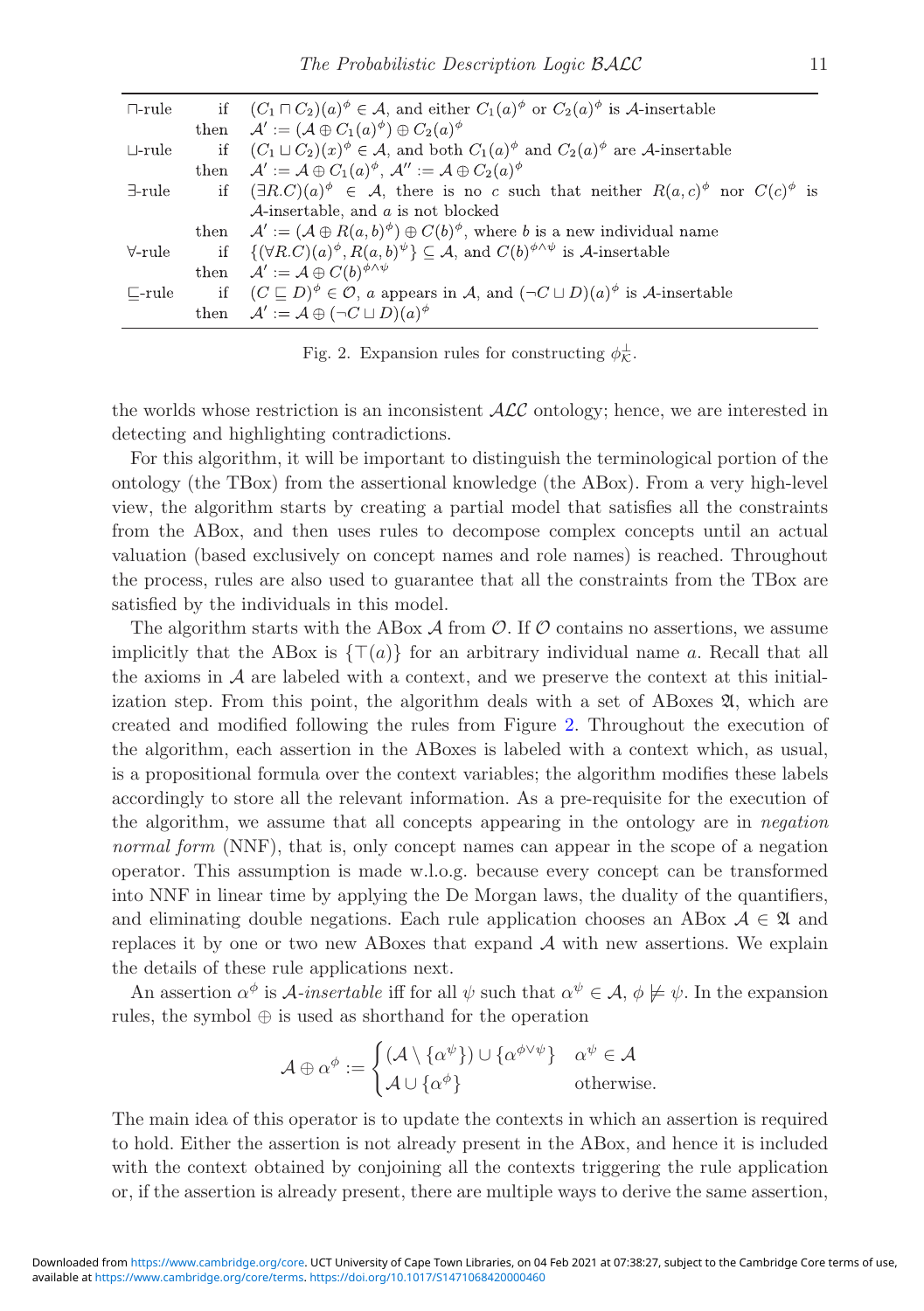whose contextual causes are all disjoint. Rather than keeping two different assertions in the ABox, we simply update its label.

Within an ABox  $A$ , we say that the individual x is an *ancestor* of y if there is a chain of role assertions connecting x to y; more formally, if there exist role names  $r_1, \ldots, r_n$ and individuals  $a_0, \ldots, a_n$  with  $n \geq 1$  such that  $\{r_i(a_{i-1}, a_i) \mid 1 \leq i \leq n\} \subseteq \mathcal{A}, a_0 = x$ , and  $a_n = y$ . The node x *blocks* y iff x is an ancestor of y and for every  $C(y)^{\psi} \in \mathcal{A}$ , there is a  $\phi$  such that  $C(x)^{\phi} \in \mathcal{A}$  and  $\psi \models \phi$ ; y is *blocked* if there is a node that blocks it.

The algorithm applies the expansion rules from Figure [2](#page-10-0) until A is *saturated*, that is, until no rule is applicable to any  $A \in \mathfrak{A}$ . We say that the ABox A contains a *clash* if  ${A(x)^{\phi}, \neg A(x)^{\psi}} \subseteq A$  for some individual x and concept name A. Informally, a clash means that the ABox has an obvious contradiction, as it requires to interpret the element x to belong to the concept A and its negation. We define the context

$$
\phi_{\mathcal{A}}:=\bigvee_{A(a)^{\phi}, \neg A(a)^{\psi}\in \mathcal{A}}\phi \wedge \psi,
$$

which intuitively describes the contexts of all the clashes that appear in  $A$ . When  $\mathfrak A$  is saturated, we return the context  $\phi_{\mathcal{K}}^{\perp} = \bigwedge_{\mathcal{A} \in \mathfrak{A}} \phi_{\mathcal{A}}$  expressing the need of having clashes in every ABox  $A$  for inconsistency to follow. This is because each ABox in  $\mathfrak A$  is a potential model, where the multiplicity arises from the non-deterministic choice when decomposing disjunctions  $\sqcup$ . If all potential choices are obviously contradictory, then no model can exist. It is important for the correctness of the algorithm to notice that the definition of a clash does not impose any constraints on the contexts  $\phi$  and  $\psi$  labeling the assertions  $A(x)$  and  $\neg A(x)$ , respectively. Indeed,  $A(x)$  and  $\neg A(x)$  could hold in contradictory contexts. In that case, the conjunction appearing in  $\phi_{\mathcal{A}}$  would not be affected, that is, this clash will not provide any new information about inconsistency. For example, if  $\mathcal{A} = \{\text{WaterPipe(pipe1)}^X, \neg \text{WaterPipe(pipe1)}^X\}$ , then the context  $\phi_A$  is  $X \wedge \neg X$ . This context cannot be satisfied by any world, meaning that  $A$  is not inconsistent.

Informally, the context  $\phi_{\mathcal{K}}^{\perp}$  corresponds to the *clash formula* (also called pinpointing formula) [for explaining inconsistency of an](#page-22-12) ALC ontology (Lee *[et al](#page-23-4)*. [2006](#page-23-4); Baader and Peñaloza [2010\)](#page-22-12). The main differences are that the variables appearing in a context are not necessarily Boolean but multi-valued, and that the axioms in  $\mathcal O$  are not labeled with unique variables but rather with contexts. The correctness of the approach follows from the fact that each assertion  $\alpha$  is labeled with a formula representing the contexts in which  $\alpha$  is necessarily true. Thus, every inconsistent context will be represented in  $\phi_{\mathcal{K}}^{\perp}$ . Conversely, saturation of the expansion rules guarantees that no other derivations of inconsistency as possible; otherwise, some rule would still be applicable.

Notice that the expansion rules in Figure [2](#page-10-0) generalize the expansion rules for  $\mathcal{ALC}$ , but may require new rule applications to guarantee that all possible derivations of a clash are detected. Indeed, while the classical algorithm never applies a rule where the derived assertion already exists in the ABox, our modified algorithm may apply the rule if the label associated with the assertion does not already imply that which will be included. As observed in Baader and Peñaloza [\(2007](#page-21-5); [2010](#page-22-12)), one has to be careful with claims of termination of the modified method, since the additional rule applications may in fact lead to an infinite execution. Specifically, the modified algorithm obtained from a ter-minating tableau is not guaranteed to terminate. However, Baader and Peñaloza [\(2010](#page-22-12)) and Peñaloza [\(2009](#page-23-6)) devised some general conditions, which are sufficient to guarantee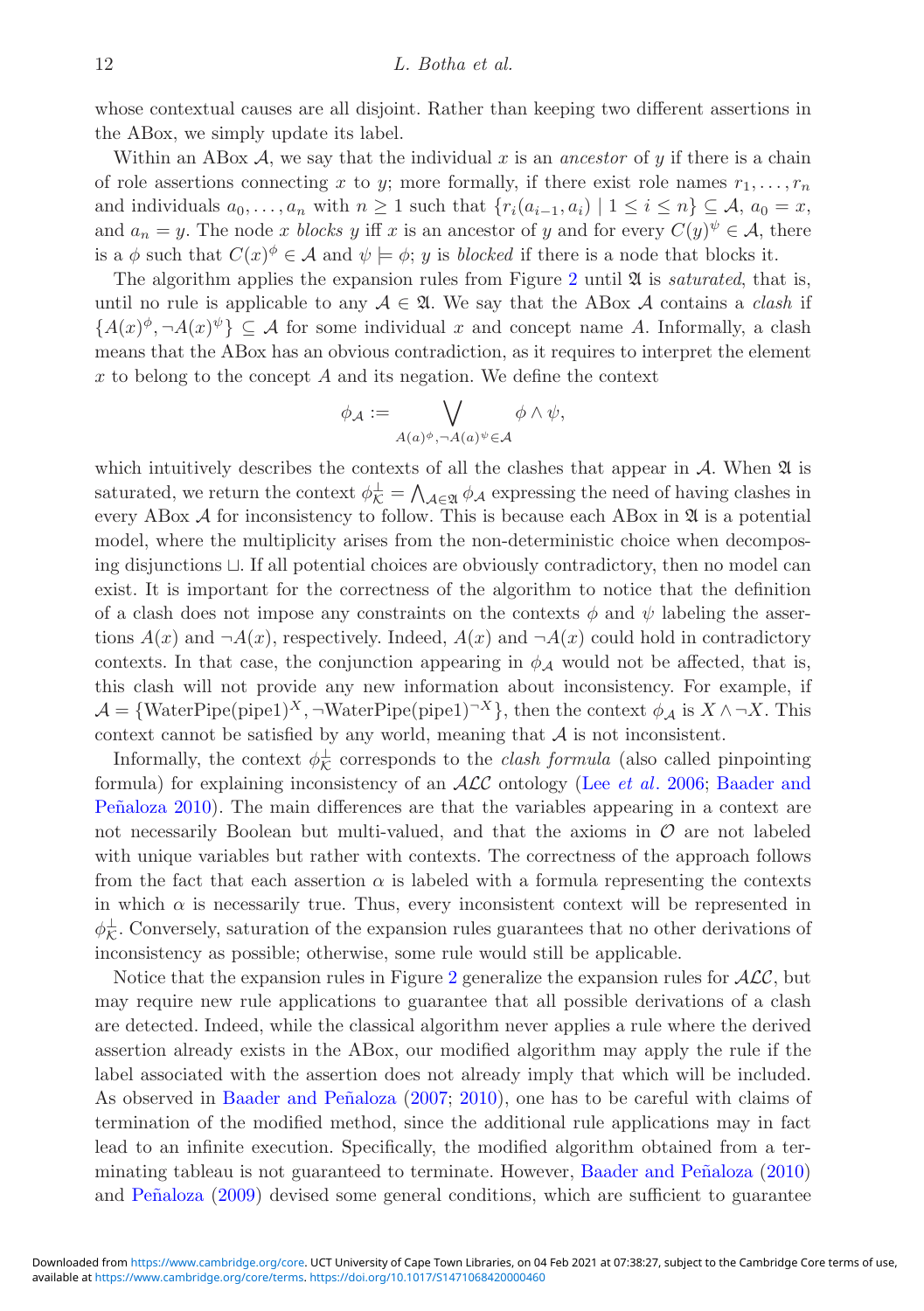termination of a method modified in this way. Importantly, those conditions are met whenever the original algorithm deals only with unary and binary assertions, as is the case of the  $\mathcal{ALC}$  algorithm presented here. Hence, our approach is also guaranteed to terminate. This yields the following result.

#### <span id="page-12-0"></span>*Theorem 15*

The modified tableau algorithm terminates, and the context  $\phi_{\mathcal{K}}^{\perp}$  is such that for every world  $\omega, \omega \models \phi_{\mathcal{K}}^{\perp}$  iff  $\mathcal{K}_{\omega}$  is inconsistent.

The proof of this theorem is analogous to the proofs of correctness and termination of pinpointing extensions for tableau algorithms from Baader and Peñaloza [\(2010](#page-22-12)) only taking the differences between propositional formulas and contexts into account.

We now turn our attention to the computation of the formula  $\phi_B$ . Recall that in a BN, the JPD is the product of the conditional probabilities of each variable given its parents. Hence, a world  $\omega$  can only have probability 0 if it evaluates some variable in  $X \in V$  and its parents  $\pi(X)$  to values x and  $\vec{x}$ , respectively, such that  $P(X = x \mid \pi(X) = \vec{x}) = 0$ . Thus, to compute  $\phi_B$  it suffices to find out the cells in the conditional probability tables in Θ with value 0.

<span id="page-12-1"></span>*Theorem 16* Let  $\mathcal{B} = (V, \Theta)$  be a BN, and define

$$
\phi_{\mathcal{B}} := \bigvee_{P(X=x|\pi(X)=\vec{x})=0} \left( (X,x) \land \bigwedge_{Y \in \pi(X), Y=y} (Y,y) \right).
$$

Then, for every world  $\omega, \omega \models \phi_B$  iff  $P_B(\omega) = 0$ .

*Proof*

If  $\omega \models \phi_B$ , then there is a variable X such that  $\omega \models (X, x) \land \bigwedge_{Y \in \pi(X), Y=y}(Y, y)$  and  $P(X = x \mid \pi(X) = \vec{x}) = 0$ . By the chain rule, it follows that  $P_B(\omega) = 0$ . Conversely, if  $0 = P_{\mathcal{B}}(\omega) = \prod_{X \in V} P(X \mid \pi(X))$ , it must be the case that at least one factor in the product is 0, but then that factor satisfies a disjunct in  $\phi_B$ .  $\Box$ 

Notice that, in general, the context  $\phi_B$  can be computed faster than simply enumerating all possible worlds. In particular, if the conditional probability tables in  $\Theta$  contain no 0-valued cell, then  $\phi_B = \bot$ , that is, it is satisfied by no world.

To summarize, in this section we have shown that deciding inconsistency of a BALC KB  $\mathcal{K} = (\mathcal{O}, \mathcal{B})$  can be reduced to checking satisfiability of the context  $\phi_{\mathcal{K}}^{\perp} \wedge \neg \phi_{\mathcal{B}}$ , where  $\phi_{\mathcal{K}}^{\perp}$  is the context representing all the worlds  $\omega$  where  $\mathcal{O}_{\omega}$  is inconsistent, and  $\phi_{\mathcal{B}}$  is the context representing all worlds  $\omega$  with  $P_B(\omega) = 0$ . We then provided a tableaux-like method for computing  $\phi_{\mathcal{K}}^{\perp}$ , and an enumeration approach for finding  $\phi_{\mathcal{B}}$ . We note that, just like in classical  $\mathcal{ALC}$ , the tableau algorithm is not optimal in terms of computational complex[ity.](#page-22-11) [In](#page-22-11) [fact,](#page-22-11) [although](#page-22-11) [consistency](#page-22-11) [of](#page-22-11)  $\mathcal{ALC}$  ontologies is in ExpTime (Donini and Massacci [2000\)](#page-22-11), the tableau algorithm we use as the basis of our approach runs in double exponential time; the main reason for this is the  $\sqcup$ -rule which may duplicate the number of ABoxes under consideration. We conjecture that it can be implemented in a goaldirected manner which behaves well in practice, but leave this for future work.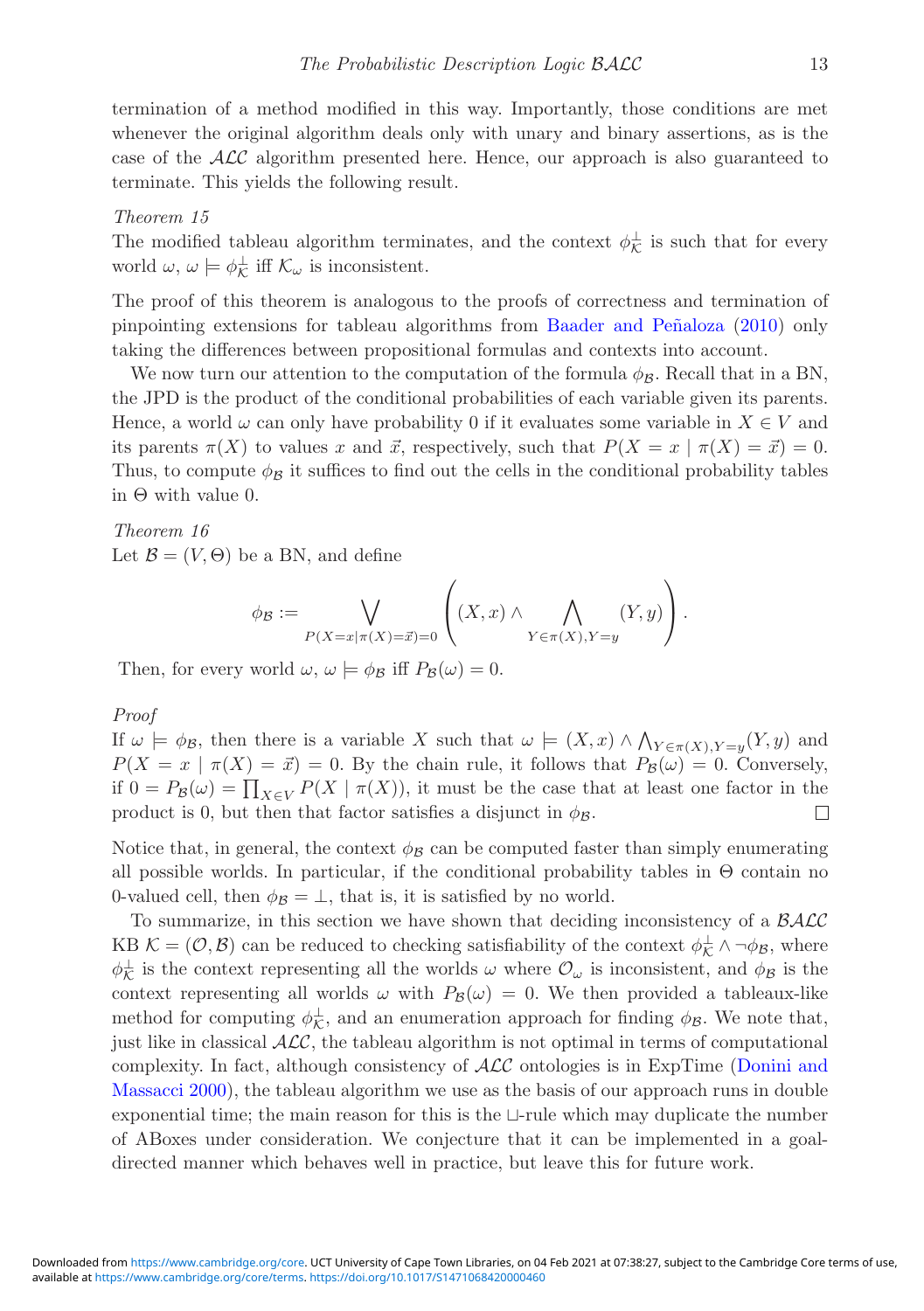Although consistency is a very important problem to be studied, we are interested also in other reasoning tasks, which can arise through the use of probabilistic ontologies. In particular, we should also take into account the contexts and the probabilities provided by the BN beyond the question of whether they are positive or not. In the next section, we study variants of satisfiability and subsumption problems, before turning our attention to instance checking.

## **5 Satisfiability and subsumption**

In this section, we focus on two problems – satisfiability and subsumption – which depend only on the TBox part of an ontology, and hence assume for the sake of simplicity that the ABox is empty. Thus, we will often write a  $\mathcal{BALC}$  KB as a pair  $(\mathcal{T}, \mathcal{B})$ , where  $\mathcal{T}$  is a TBox and  $\beta$  is a BN. We are in general interested in understanding the properties and relationships of concepts.

## *Definition 17*

Given two concepts  $C, D$  and a  $\mathcal{BALC}$  KB K, we say that C is *satisfiable* w.r.t. K iff there exists a probabilistic model  $\mathcal{P} = (\mathcal{J}, \mathcal{P}_{\mathcal{J}})$  of K s.t.  $C^{\mathcal{V}} \neq \emptyset$  for all  $\mathcal{V} \in \mathcal{J}$ . We say that C is *subsumed* by D w.r.t. K iff for all models  $\mathcal{P} = (\mathcal{J}, \mathcal{P}_{\mathcal{J}})$  of K and all  $\mathcal{V} \in \mathcal{J}$  $C^{\mathcal{V}} \subseteq D^{\mathcal{V}}$ .

It is possible to adapt the well-known reductions from the classical case to show that these two problems are ExpTime-complete.

## *Theorem 18*

Satisfiability and subsumption w.r.t.  $\mathcal{BALC}$  KBs are EXPTIME-complete.

#### *Proof*

Let  $\mathcal{K} = (\mathcal{T}, \mathcal{B})$  and C, D be concepts. It is easy to see that C is subsumed by D w.r.t. K iff the KB  $\mathcal{K}' = (\mathcal{T} \cup \{ (C \sqcap \neg D)(a)^{\emptyset} \}, \mathcal{B})$  is inconsistent, where a is an arbitrary individual name. Similarly, C is satisfiable iff  $\mathcal{K}'' = (\mathcal{T} \cup \{C(a)^{\emptyset}\}, \mathcal{B})$  is consistent.  $\Box$ 

In the following, we study variants of these problems which take contexts and probabilities into account. For a more concise presentation, we will present only the cases for subsumption. Analogous results hold for satisfiability based on the fact that for every ALC interpretation I, it holds that  $C^{\mathcal{I}} = \emptyset$  iff  $C^{\mathcal{I}} \subset \perp^{\mathcal{I}}$ ; hence, an approach that is similar to the one used to solve subsumption can be used to solve satisfiability. First, we consider additional information about contexts; afterwards we compute the probability of an entailment, and finally the combination of both kinds of information.

#### <span id="page-13-1"></span>*Definition 19* (*contextual subsumption*)

Let  $\mathcal{K} = (\mathcal{T}, \mathcal{B})$  be a  $\mathcal{BALC}$  KB, C, D concepts, and  $\kappa$  a context. C is *subsumed by* D in *context*  $\kappa$  w.r.t. K, denoted as  $\mathcal{K} \models (C \sqsubseteq D)^{\kappa}$ , if every probabilistic model of K is also a model of  $(C \sqsubseteq D)^{\kappa}$ .

<span id="page-13-0"></span>This definition introduces the natural extension of subsumption that considers also the contexts. Note that in our setting, contexts provide a means to express and reason with probabilities.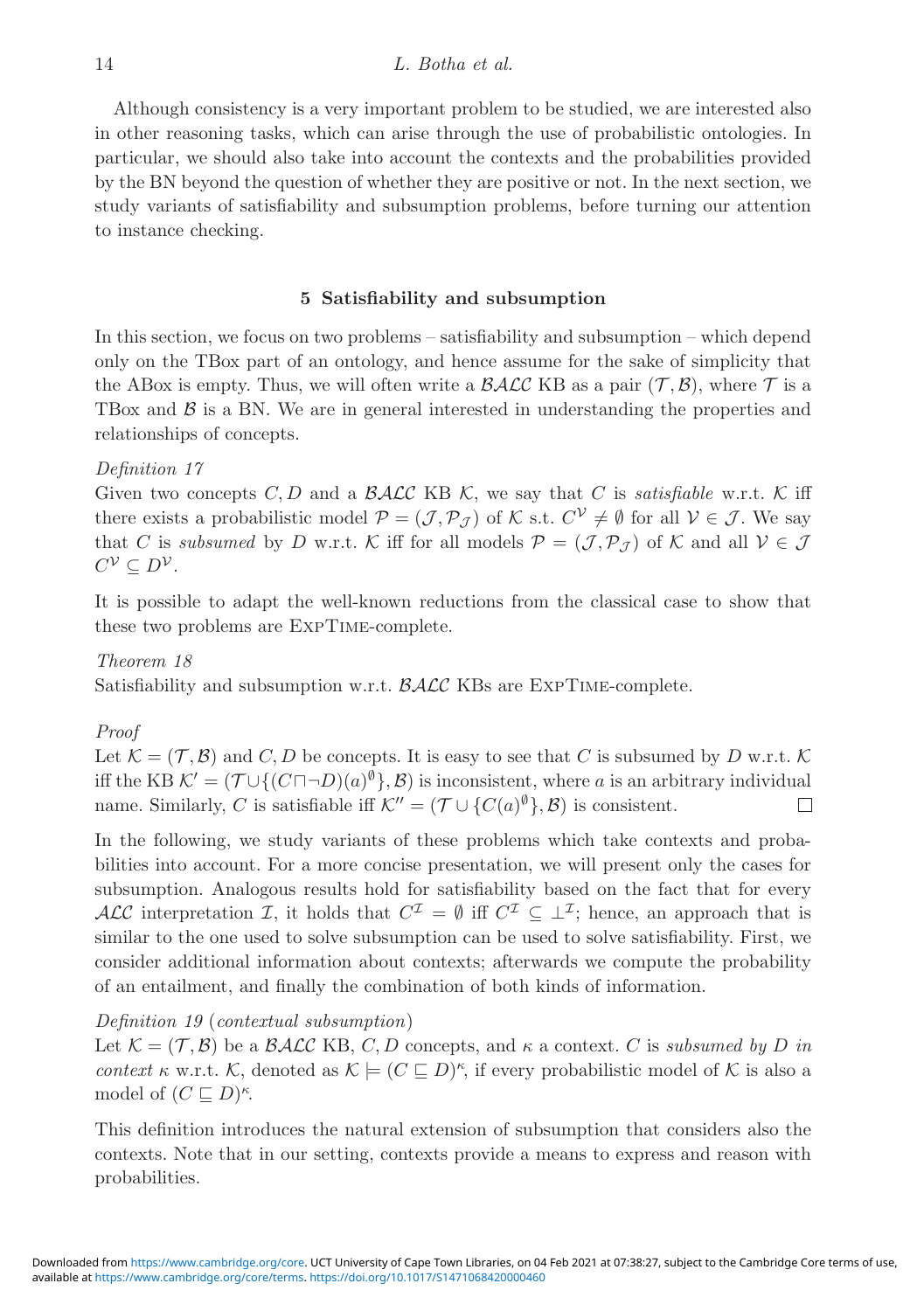*Definition 20* (*subsumption probability*)

Let  $\mathcal{P} = (\mathcal{J}, P_{\mathcal{J}})$  be a probabilistic model of the KB K,  $\kappa$  a context, and C, D two concepts. The *probability of*  $(C \sqsubseteq D)^{\kappa}$  w.r.t. P is

$$
P_{\mathcal{P}}((C \sqsubseteq D)^{\kappa}) = \sum_{\mathcal{V} \in \mathcal{J}, \mathcal{V} \models (C \sqsubseteq D)^{\kappa}} P_{\mathcal{J}}(\mathcal{V}).
$$

The *probability of*  $(C \sqsubseteq D)^{\kappa}$  w.r.t. K is

$$
P_{\mathcal{K}}((C \sqsubseteq D)^{\kappa}) = \inf_{\mathcal{P} \models \mathcal{K}} P_{\mathcal{P}}((C \sqsubseteq D)^{\kappa}).
$$

We say that C is *positively subsumed* by D in  $\kappa$  iff  $P_{\mathcal{K}}((C \sqsubseteq D)^{\kappa}) > 0$ ; it is *p-subsumed* iff  $P_{\mathcal{K}}((C \sqsubseteq D)^{\kappa}) \geq p$ ; it is *exactly p-subsumed* iff  $P_{\mathcal{K}}((C \sqsubseteq D)^{\kappa}) = p$ ; and it is *almost certainly subsumed* iff  $P_K((C \sqsubseteq D)^{\kappa}) = 1$ .

The definition above allows us to consider the problem of probabilistic reasoning. That is, the probability of a subsumption in a specific model is the sum of the probabilities of the worlds in which C is subsumed by D in context  $\kappa$ ; notice that this trivially includes all worlds where  $\kappa$  does not hold, by construction (see Definition [5\)](#page-5-0). In the case where  $\mathcal K$  is inconsistent, we define the probability of all subsumptions as 1 to ensure our definition is consistent with general probability theory (recall that  $\inf(\emptyset) = \infty$  in general).

When we speak about the probability of a subsumption w.r.t. a  $\beta A\mathcal{L}C$  KB, we consider the infimum over the probabilities provided by all possible models of  $K$ . The reason for this is that we want to find the tightest constraint, taking into account the openworld semantics. The infimum is, to a degree, the natural interpretation of the information that holds in all possible models. When reasoning about probabilities it is not always important to compute a precise value but rather find some relevant bounds. Thus, p-subsumption considers a lower bound, while positive subsumption only cares about the probability being zero or not (dually, almost-certainty refers to the probability being one or not). All these decision problems have different applications and properties.

Contextual subsumption is related to subsumption probability in the obvious way. Namely, a KB  $K$  entails a contextual subsumption iff the probability of the subsumption in  $K$  is 1.

*Theorem 21* Given a KB K, concepts C and D, and a context  $\kappa$ , it holds that:

$$
\mathcal{K} \models (C \sqsubseteq D)^{\kappa} \text{ iff } P_{\mathcal{K}}((C \sqsubseteq D)^{\kappa}) = 1.
$$

#### *Proof*

 $\mathcal{K} \models (C \sqsubset D)^{\kappa}$  iff for every probabilistic interpretation P, if  $\mathcal{P} \models \mathcal{K}$ , then  $\mathcal{P} \models (C \sqsubset D)^{\kappa}$ iff for every probabilistic model  $\mathcal{P} = (\mathcal{I}, P_{\mathcal{I}})$  of K and every  $\mathcal{V} \in \mathcal{I}, \mathcal{V} \models (C \sqsubseteq D)^{\kappa}$  iff for every model P of K  $P_{\mathcal{P}}((C \sqsubseteq D)^{\kappa}) = 1$  iff  $\inf_{\mathcal{P} \models K} P_{\mathcal{P}}((C \sqsubseteq D)^{\kappa}) = 1$ .  $\Box$ 

This is convenient as it provides a method of reusing our results from Section [4,](#page-7-0) which finds a context describing inconsistency, to compute subsumption probabilities.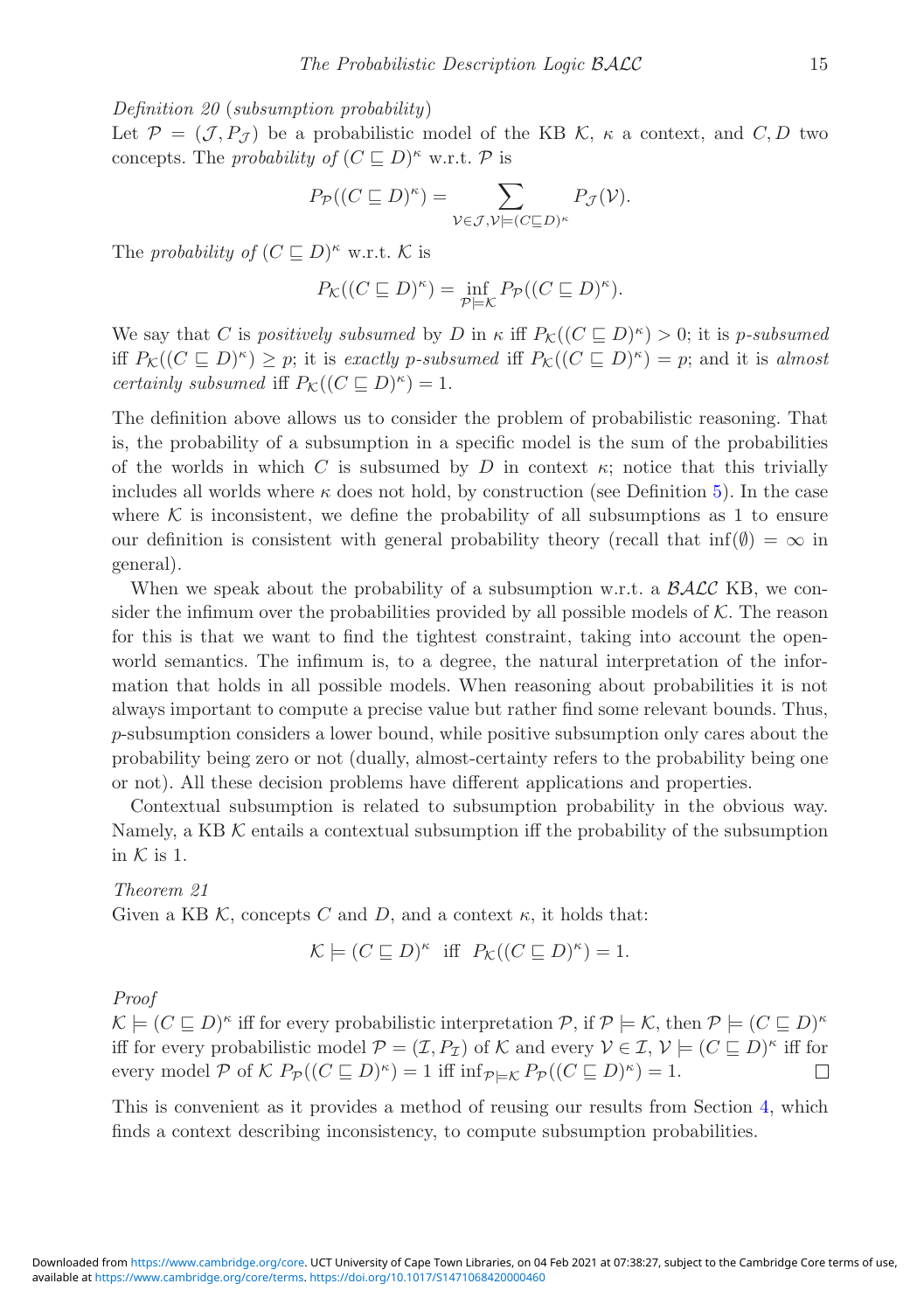|                  | $P_{\mathcal{B}}(\omega)$ |          |   |               |
|------------------|---------------------------|----------|---|---------------|
| $\boldsymbol{X}$ | Y                         | Z        | W | 0             |
| $\boldsymbol{X}$ | Y                         | $\neg Z$ | W | 0.063         |
| $\boldsymbol{X}$ | $\neg Y$                  | Z        | W | $\mathcal{O}$ |
| $\boldsymbol{X}$ | $\neg Y$                  | $\neg Z$ | W | 0.567         |
| $\neg X$         | Y                         | Z        | W | 0             |
| $\neg X$         | Y                         | $\neg Z$ | W | 0.189         |
| $\neg X$         | $\neg Y$                  | Z        | W | 0.0162        |
| $\neg X$         | $\neg Y$                  | $\neg Z$ | W | 0.0108        |

<span id="page-15-1"></span>Table 1. *Worlds*  $\omega$  *such that*  $\omega \models W$  *and their probability w.r.t the BN from Figure [1](#page-3-0)*

## <span id="page-15-0"></span>*Theorem 22*

Let  $\mathcal{K} = (\mathcal{T}, \mathcal{B})$  be a consistent  $\mathcal{BALC}$  KB, C, D two concepts, and  $\kappa$  a context. For the KB  $\mathcal{K}' = (\mathcal{T} \cup \{C(a)^{\kappa}, \neg D(a)^{\kappa}\}, \mathcal{B})$  it holds that

$$
P_{\mathcal{K}}((C \sqsubseteq D)^{\kappa}) = \sum_{\omega \models \phi_{\mathcal{K}'}^{\perp}} P_{\mathcal{B}}(\omega) + 1 - P_{\mathcal{B}}(\kappa).
$$

*Proof*

Let  $\mathcal{O} = (\mathcal{T} \cup \{C(a)^{\kappa}, \neg D(a)^{\kappa}\})$ , so  $\mathcal{K}' = (\mathcal{O}, \mathcal{B})$ . For an arbitrary but fixed model  $\mathcal{P} = (\mathcal{J}, P_{\mathcal{J}})$  of K, we have that

$$
P_{\mathcal{P}}((C \sqsubseteq D)^{\kappa}) = \sum_{\mathcal{V} \in \mathcal{J}, \mathcal{V} \models (C \sqsubseteq D)^{\kappa}} P_{\mathcal{J}}(\mathcal{V})
$$
  
\n
$$
= \sum_{\mathcal{V} \mathcal{V} \neq \kappa} P_{\mathcal{J}}(\mathcal{V}) + \sum_{\mathcal{V} \mathcal{V} \models \kappa, \mathcal{V} \models C \sqsubseteq D} P_{\mathcal{J}}(\mathcal{V})
$$
  
\n
$$
= 1 - P_{\mathcal{B}}(\kappa) + \sum_{\mathcal{V} \models \kappa'} P_{\mathcal{J}}(\mathcal{V})
$$
  
\n
$$
\leq 1 - P_{\mathcal{B}}(\kappa) + \sum_{\{\mathcal{V} \mid \mathcal{O}_{\mathcal{V}} \text{ inconsistent}\}} P_{\mathcal{J}}(\mathcal{V}).
$$

Hence,  $P_{\mathcal{K}}((C \sqsubseteq D)^{\kappa}) \leq \sum_{\omega \models \phi_{\kappa}^{\perp}} P_{\mathcal{B}}(\omega) + 1 - P_{\mathcal{B}}(\kappa)$ . For the lower bound, it suffices to build a minimal model of K, where for each world  $\omega$  we have an interpretation  $\mathcal{V}_{\omega}$  such that  $\mathcal{V}_{\omega} \models C \sqsubseteq D$  iff  $\mathcal{O}_{\omega} \models C \sqsubseteq D$  as in the proof of Theorem [11.](#page-8-0)  $\Box$ 

#### <span id="page-15-2"></span>*Example 23*

Returning to our running example with the KB  $\mathcal K$  from Example [7,](#page-6-0) suppose that we are interested in finding the probability of water being drinkable. That is, we want to compute  $P_{\mathcal{K}}((\text{Water } \sqsubseteq \text{Drinkable})^{\emptyset}).$  Since  $P_{\mathcal{B}}(\emptyset) = 1$ , Theorem [22](#page-15-0) states that it suffices to find the probabilities of all worlds  $\omega$  such that the restriction of  $\mathcal{O} \cup \{\text{Water}(a), \neg \text{Drinkable}(a)\}\$ to  $\omega$  is inconsistent. We note that the only such worlds are those which satisfy  $W$ . Hence,

$$
P_{\mathcal{K}}((\text{Water } \sqsubseteq \text{Drinkable})^{\emptyset}) = \sum_{\omega \models W} P_{\mathcal{B}}(\omega).
$$

available at <https://www.cambridge.org/core/terms>.<https://doi.org/10.1017/S1471068420000460> Downloaded from [https://www.cambridge.org/core.](https://www.cambridge.org/core) UCT University of Cape Town Libraries, on 04 Feb 2021 at 07:38:27, subject to the Cambridge Core terms of use,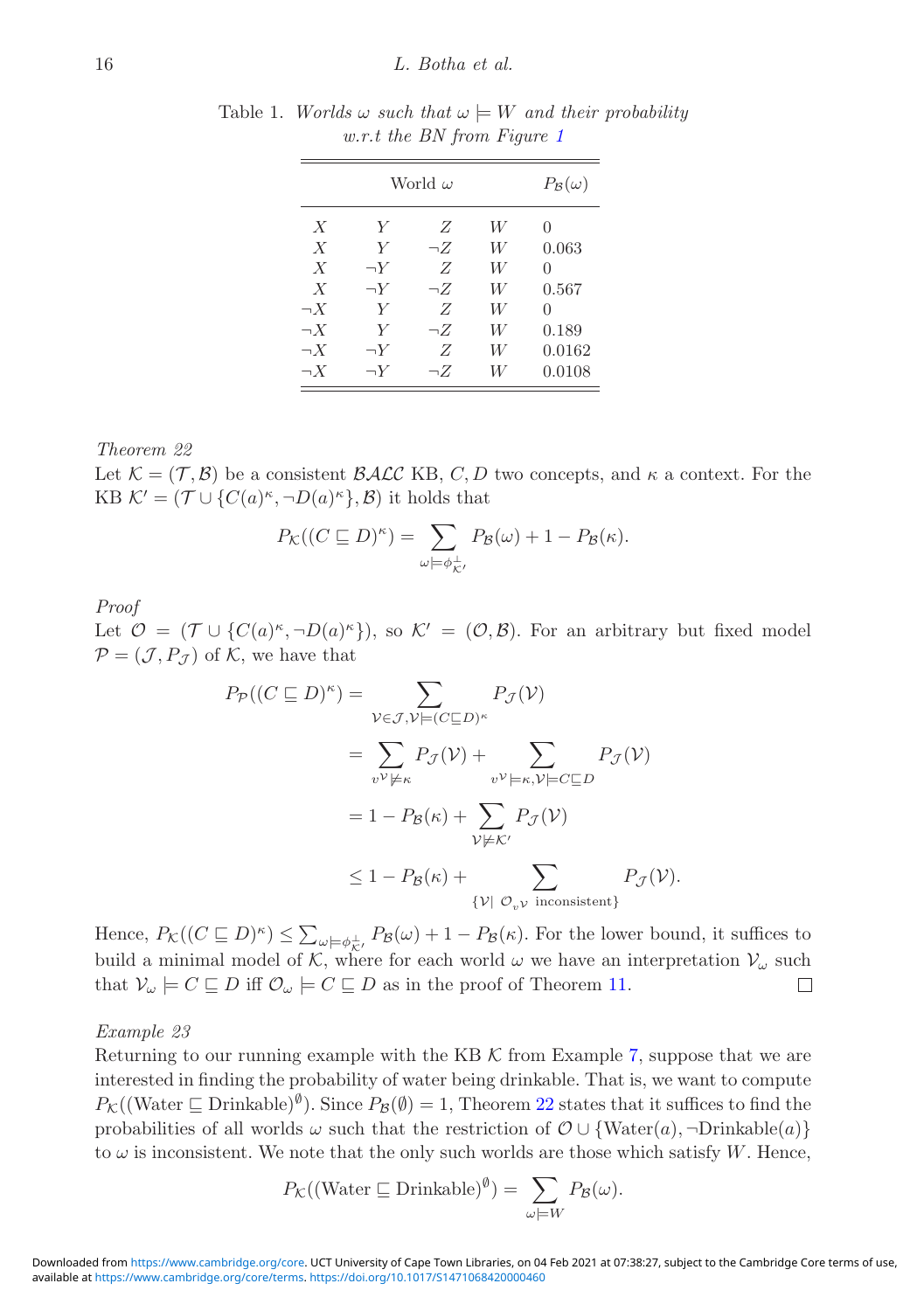Those worlds, and their probabilities, are shown in Table [1.](#page-15-1) Adding all these values, we get that the probability is 0.8460. In other words, according to our model, the probability of a building having drinkable water (in the absence of any other information) is very high.

Notice that the formula  $\phi_{\mathcal{K}'}^{\perp}$  requires at most exponential space on the size of  $\mathcal{T}$  to be encoded. For each of the exponentially many worlds, computing  $P_B(\omega)$  requires polynomial time due to the chain rule. Hence, overall, the computation of the subsumption probabilities requires exponential time. Importantly, this bound does not depend on how  $\phi_{\mathcal{K}}^{\perp}$ , was computed; it could have, for example, been computed through the process described in Corollary [12.](#page-8-1) This provides an exponential upper bound for computing the probability of a subsumption.

#### *Corollary 24*

The probability of a subsumption w.r.t. a KB can be computed in exponential time on the size of the KB.

Obviously, an exponential-time upper bound for computing the exact probability of a subsumption relation immediately yields an ExpTime upper bound for deciding the other problems introduced in Definition [20](#page-13-0) as well. All these problems are also generalizations of the subsumption problem in  $ALC$ . More precisely, given an  $ALC$  TBox  $\mathcal{T}$ , we can create the BALC KB  $\mathcal{K} = (\mathcal{T}', \mathcal{B})$  where  $\mathcal{T}'$  contains all the axioms in  $\mathcal{T}$  labeled with the context x and  $\beta$  contains only one Boolean node x that holds with probability 1. Given two concepts  $C, D \mathcal{T} \models C \sqsubseteq D$  iff C is almost certainly subsumed by D in context x. Since subsumption in  $\mathcal{ALC}$  is already EXPTIME-hard, we get that all these problems are ExpTime-complete.

In practice, however, it may be too expensive to compute the exact probability when we are only interested in determining lower bounds, or the possibility of observing an entailment, for instance, when considering positive subsumption. Recall once again that, according to our semantics, a contextual GCI  $(C \sqsubseteq D)^{\kappa}$  will hold in any world  $\omega$  such that  $\omega \not\models \kappa$ . Thus, if the probability of this world is positive  $(P_B(\omega) > 0)$ , we can immediately guarantee that  $P_{\mathcal{K}}((C \sqsubseteq D)^{\kappa}) > 0$ . Thus, positive subsumption can be decided without any ontological reasoning for any context that is not almost certain. In all other cases, the problem can still be reduced to inconsistency.

## <span id="page-16-0"></span>*Theorem 25*

Let  $\mathcal{K} = (\mathcal{T}, \mathcal{B})$  be a consistent KB. The concept C is positively subsumed by D in context  $\kappa$  w.r.t. K iff  $\mathcal{K}' = (\mathcal{T} \cup \{C(a)^{\kappa}, \neg D(a)^{\kappa}\}, \mathcal{B})$  is inconsistent or  $P_{\mathcal{B}}(\kappa) < 1$ .

#### *Proof*

Assuming that K is consistent, if  $P_B(\kappa) < 1$ , the result is an immediate consequence of Theorem [22.](#page-15-0) Otherwise,  $P_B(\kappa) = 1$ , and since K is consistent, inconsistency of K' can only arise from the two new assertions, which means that  $\kappa \models \phi_{\mathcal{K}}^{\perp}$  and in particular  $\sum_{\omega\models\phi_{\mathcal{K}}^{\perp}} P_{\mathcal{B}}(\omega) = 1.$  $\Box$ 

This theorem requires the context  $\kappa$  to be specified to decide positive subsumption. If  $\kappa$  is not known before hand, it is also possible to leverage the inconsistency decision process, which is the most expensive part of this method; recall that otherwise we only need  $\phi_B$ , which can be easily computed from B. Let  $\mathcal{K}_{\emptyset} := (\mathcal{T} \cup \{C(a)^{\emptyset}, \neg D(a)^{\emptyset}\}, \mathcal{B})$ . That is,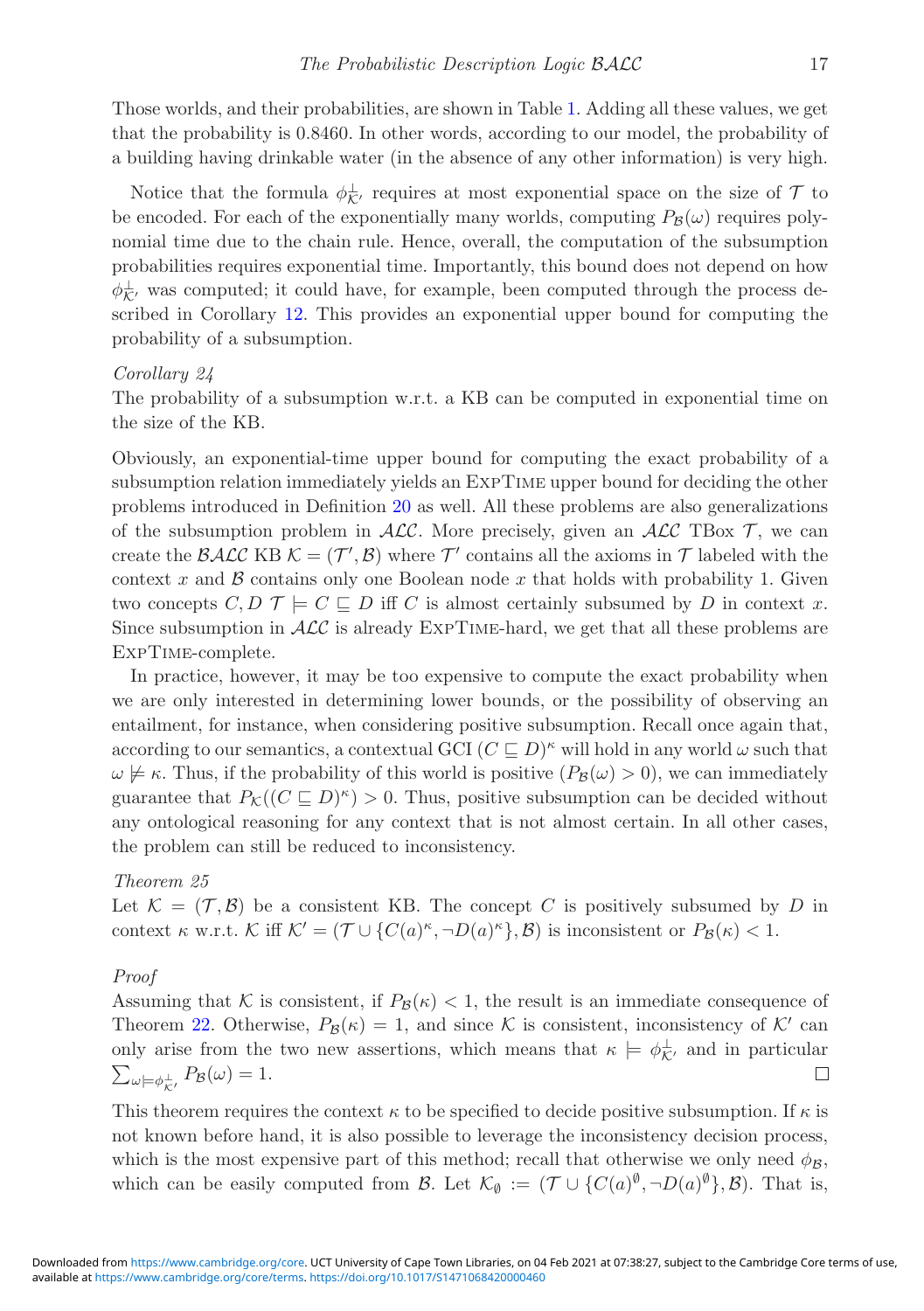$\mathcal{K}_{\emptyset}$  extends K with assertions negating the subsumption relation, which should hold in all contexts. From Theorem [15,](#page-12-0) we conclude that  $\phi_{\mathcal{K}_{\varphi}}^{\perp}$  encodes all the contexts in which  $C \sqsubseteq D$  must hold. Notice that the computation of  $\phi_{K_{\varnothing}}^{\perp}$  does not depend on the context  $\kappa$  but can be used to decide positive subsumption for any context.

## *Corollary 26*

The concept C is positively subsumed by D in context  $\kappa$  w.r.t.  $\mathcal{K} = (\mathcal{T}, \mathcal{B})$  iff  $\kappa$  entails  $\phi_{\mathcal{K}_{\emptyset}}^{\perp}$  or  $P_{\mathcal{B}}(\kappa) < 1$ .

Considering the probabilities of contextual subsumption relations may lead to unexpected or unintuitive results arising from the contextual semantics. Indeed, it always holds (see Theorem [25\)](#page-16-0) that  $P_K((C \sqsubset D)^{\kappa}) \geq 1 - P_{\mathcal{B}}(\kappa)$ . In other words, the probability of a subsumption in a very unlikely context will always be very high, regardless of the KB and concepts used. In essence, this is caused because the semantics of contextual subsumption impose a variation of a material implication – if  $\kappa$  holds, then the subsumption holds – which is vacuously true if the premise (if  $\kappa$  holds) is false. In some cases, it may be more meaningful to consider a *conditional* probability under the assumption that the context  $\kappa$  holds, as defined next.

## *Definition 27* (*conditional subsumption*)

Let  $\mathcal{P} = (\mathcal{J}, P_{\mathcal{J}})$  be a probabilistic model of the KB  $\mathcal{K}, \kappa, \lambda$  two contexts with  $P_{\mathcal{B}}(\lambda) > 0$ , and C, D two concepts. The *conditional probability of*  $(C \sqsubseteq D)^{\kappa}$  *given*  $\lambda$  w.r.t. P is

<span id="page-17-0"></span>
$$
P_{\mathcal{P}}((C \sqsubseteq D)^{\kappa} \mid \lambda) = \frac{\sum_{\mathcal{V} \in \mathcal{J}, v^{\mathcal{V}} \models \lambda, \mathcal{V} \models (C \sqsubseteq D)^{\kappa}} P_{\mathcal{J}}(\mathcal{V})}{P_{\mathcal{B}}(\lambda)}.
$$

The *conditional probability of*  $(C \sqsubseteq D)^{\kappa}$  *given*  $\lambda$  w.r.t. K is

$$
P_{\mathcal{K}}((C \sqsubseteq D)^{\kappa} \mid \lambda) = \inf_{\mathcal{P} \models \mathcal{K}} P_{\mathcal{P}}((C \sqsubseteq D)^{\kappa} \mid \lambda).
$$

This definition follows the same principles of conditioning in probability theory, but extended to the open-world interpretation provided by our model-based semantics. Notice that, in addition to the scaling factor  $P_B(\lambda)$  in the denominator, the nominator is also differentiated from Definition [20](#page-13-0) by considering only the worlds that satisfy the context  $\lambda$  already.

Notice that the conditional probabilities in Definition [27](#page-17-0) are pretty similar to those in Definition [20,](#page-13-0) except that the sum restricts to only the worlds that satisfy the context λ. Thus, the numerator can be obtained from the contextual probability in the context  $\kappa \wedge \lambda$  excluding the worlds that violate  $\lambda$ . More formally, we have that

$$
\sum_{\mathcal{V}\in\mathcal{J},v^{\mathcal{V}}\models\lambda,\mathcal{V}\models (C\sqsubseteq D)^{\kappa}} P_{\mathcal{J}}(\mathcal{V}) + \sum_{v^{\mathcal{V}}\models\lambda,v^{\mathcal{V}}\models\kappa} P_{\mathcal{J}}(\mathcal{V})
$$
\n
$$
= P_{\mathcal{B}}(\lambda) - P_{\mathcal{B}}(\lambda \wedge \kappa) + P_{\mathcal{P}}((C\sqsubseteq D)^{\lambda \wedge \kappa}) - 1 + P_{\mathcal{B}}(\lambda \wedge \kappa)
$$
\n
$$
= P_{\mathcal{P}}((C\sqsubseteq D)^{\lambda \wedge \kappa}) + P_{\mathcal{B}}(\lambda) - 1.
$$

<span id="page-17-1"></span>Thus, we get the following result.

*Theorem 28*  $P_{\mathcal{K}}((C \sqsubseteq D)^{\kappa} \mid \lambda) = \frac{P_{\mathcal{P}}((C \sqsubseteq D)^{\lambda \wedge \kappa}) + P_{\mathcal{B}}(\lambda)-1}{P_{\mathcal{B}}(\lambda)}.$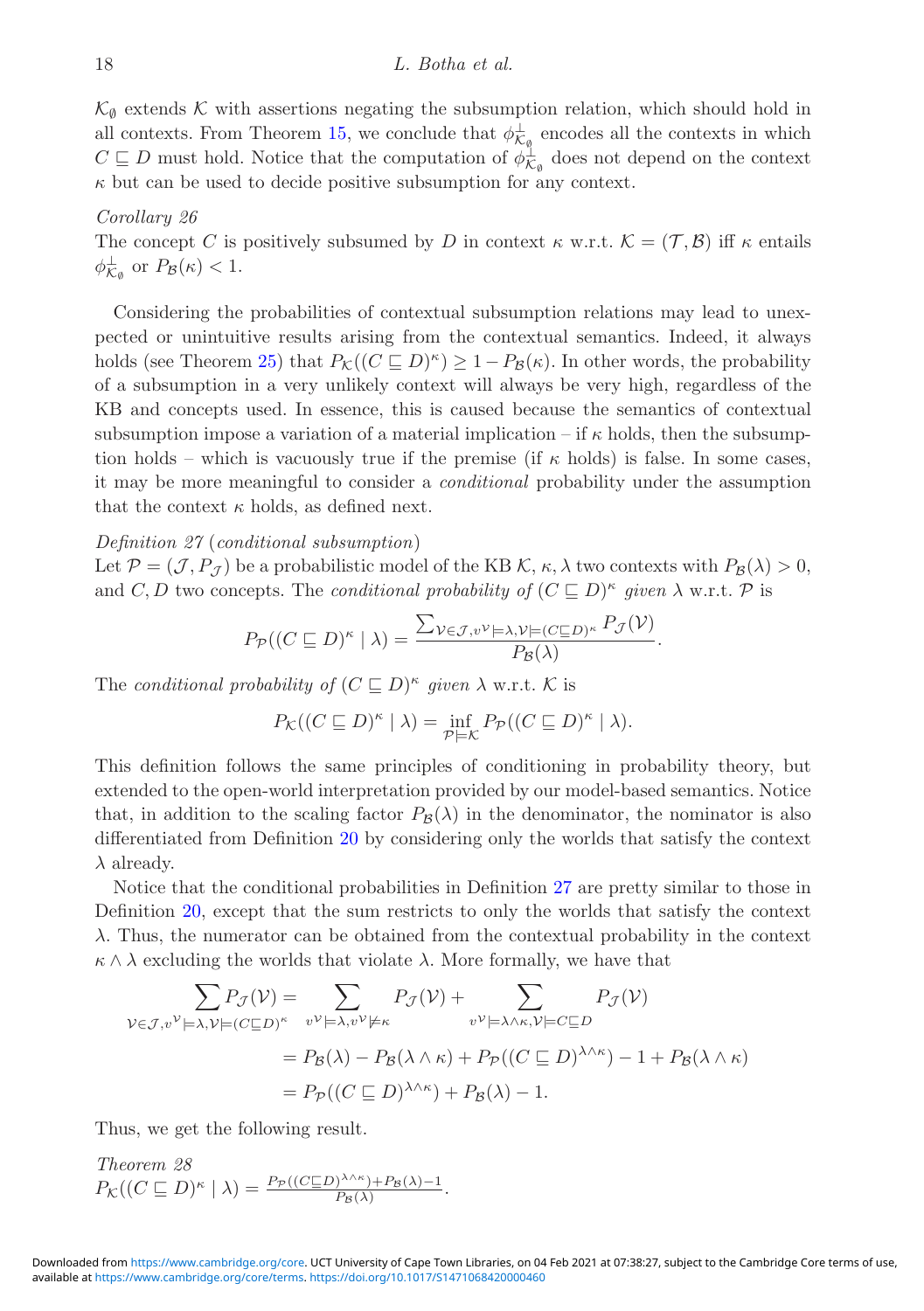In particular, this means that also conditional probabilities can be computed through contextual probabilities, with a small overhead of computing the probability (on the BN  $\mathcal{B}$ ) of the conditioning context  $\lambda$ .

As in the contextual case, if one is only interested in knowing that the subsumption is possible (i.e., that it has a positive probability), then one can exploit the complex context describing the inconsistent contexts which, as mentioned before, can be precompiled to obtain the contexts in which a subsumption relation must be satisfied. However, in this case, entailment between contexts is not sufficient; one must still compute the probability of the contextual subsumption.

## *Corollary 29*

Let  $\mathcal{K} = (\mathcal{T}, \mathcal{B})$  be a consistent KB, C, D concepts, and  $\kappa, \lambda$  contexts s.t.  $P_{\mathcal{B}}(\lambda) > 0$ .  $P_{\mathcal{K}}((C \sqsubseteq D)^{\kappa} \mid \lambda) > 0$  iff  $P_{\mathcal{P}}((C \sqsubseteq D)^{\lambda \wedge \kappa}) > 1 - P_{\mathcal{B}}(\lambda)$ .

In other words,  $P((C \sqsubseteq D)^{\kappa} \mid \lambda) > 0$  iff C is p-subsumed by D in  $\kappa \wedge \lambda$  with  $p = 1-P_{\mathcal{B}}(\lambda)$ .

## *Example 30*

Continuing Example [23,](#page-15-2) suppose that we know that the context  $\neg X$  holds, that is, the house was built before 1986. Following Theorem [28,](#page-17-1) we can compute

$$
P_{\mathcal{K}}((\text{Water } \sqsubseteq \text{Drinkable})^{\emptyset} \mid \neg X) = \frac{P_{\mathcal{K}}((\text{Water } \sqsubseteq \text{Drinkable})^{\neg X}) + P_{\mathcal{B}}(\neg X) - 1}{P_{\mathcal{B}}(\neg X)}.
$$

The denominator can be read directly from the probability distribution in Figure [1,](#page-3-0) that is,  $P_B(\neg X)=0.3$ . From Theorem [22,](#page-15-0) the numerator becomes the sum of the probabilities of all worlds that become inconsistent with the addition of the assertions  ${\text{Water}(a)^{-X}, \neg \text{Drinkable}(a)^{-X}}$ . These are the same appearing in the last four rows of Table [1.](#page-15-1) Hence,

$$
P_{\mathcal{K}}((\text{Water } \sqsubseteq \text{Drinkable})^{\emptyset} \mid \neg X) = \frac{0.216}{0.3} = 0.72.
$$

As expected, knowing that the house is pre-1986 increases the probability of having lead tubing, which means a decrease in the probability of drinkable water.

Analogously to Definitions [19,](#page-13-1) [20,](#page-13-0) and [27,](#page-17-0) it is possible to define the notions of consistency of a concept  $C$  to hold in only some contexts, and based on it, the (potentially conditional) probability of such a contextual consistency problem. As mentioned already, it is well known that for every  $\mathcal{ALC}$  interpretation  $\mathcal I$  it holds that  $C^{\mathcal I} = \emptyset$  iff  $C^{\mathcal I} \subseteq \perp^{\mathcal I}$ . Hence, all these problems can be solved through a direct reduction to their related subsumption problem.

We now turn our attention to the problem of instance checking. In this problem, the ABox also plays a role. Hence, we consider once again ontologies  $\mathcal O$  that can have in addition to GCIs, concept, and role assertions.

## **6 Instance checking**

We consider a probabilistic extension to the classical instance checking problem. In  $\mathcal{BALC}$ , we call this problem probabilistic instance checking and we define both a decision problem and probability calculation for it next, following the same pattern as in the previous section.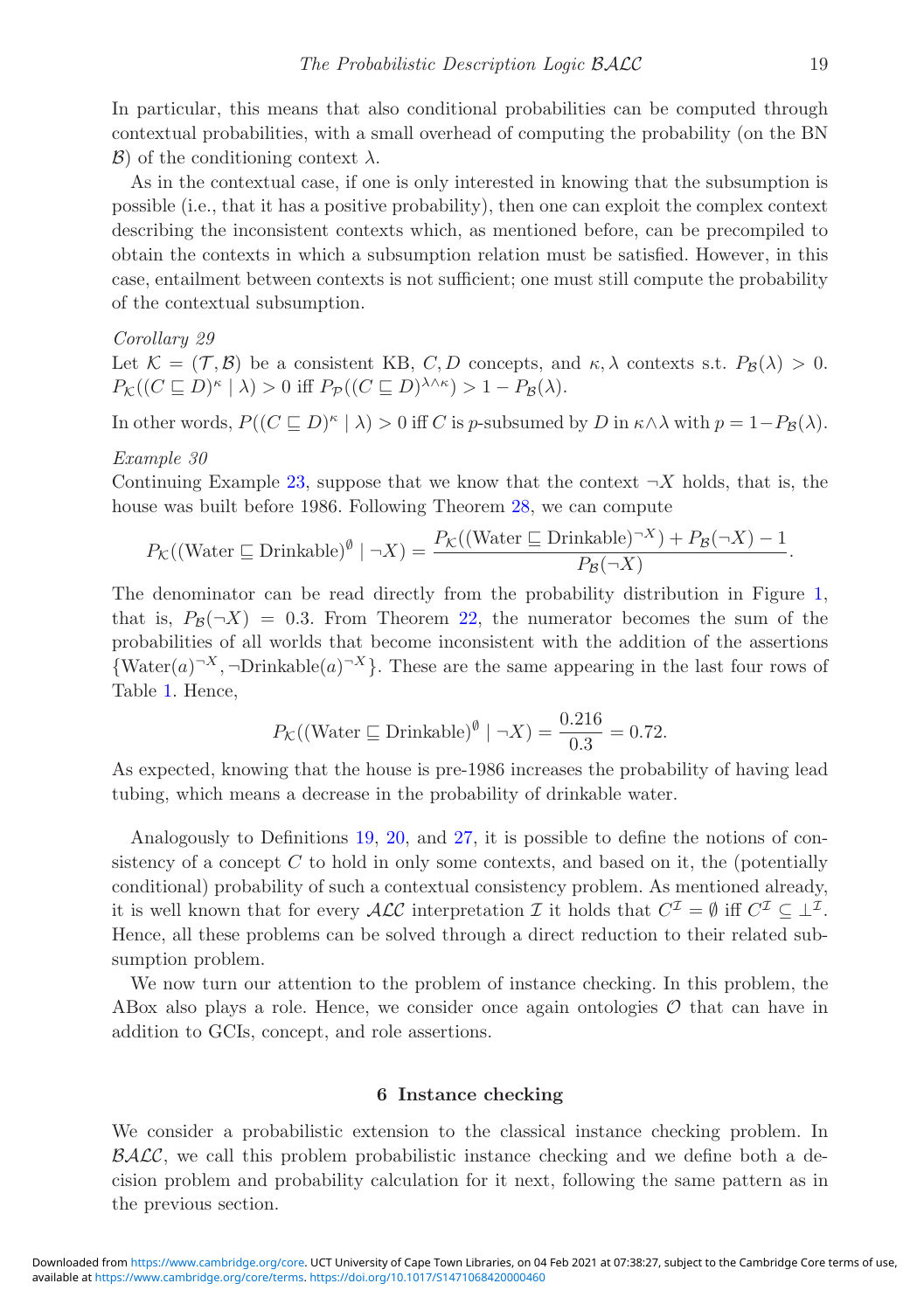# *Definition 31* (*Instance*)

Given a KB  $K$  and a context  $\kappa$ , the individual name a is an *instance* of the concept C in  $\kappa$  w.r.t. K, written  $\mathcal{K} \models C(a)^{\kappa}$ , iff for all probabilistic models  $\mathcal{P} = (\mathcal{J}, P_{\mathcal{J}})$  of K and for all  $V \in \mathcal{J}$  it holds that  $V \models C(a)^{\kappa}$ .

That is, a is an instance of C in  $\kappa$  if every interpretation in each model  $\mathcal P$  satisfies the assertion  $C(a)^{\kappa}$ .

Note that as before, instance checking in  $\mathcal{ALC}$  is a special case of this definition that can be obtained by considering a BN with only one variable that is true with probability 1. Notice that, contrary to the case of satisfiability studied at the end of the previous section, it is not possible to reduce instance checking to subsumption since an instance may be – and in fact usually is – caused by ABox assertions, which are ignored for subsumption tests. The latter observation is not of great consequence though, since both instance checking and subsumption can be reduced to consistency checking.

*Theorem 32*

Given an individual name  $a \in N_I$ , a concept C, a context  $\kappa$ , and a KB  $\mathcal{K} = (\mathcal{O}, \mathcal{B})$ ,  $\mathcal{K} \models C(a)^{\kappa}$  iff the KB  $\mathcal{K}' = (\mathcal{O} \cup \{ (\neg C(a))^{\kappa} \}, \mathcal{B})$  is inconsistent.

In particular, this means that instance checking is at most as hard as deciding consistency of a KB. As mentioned already, it is also at least as hard as instance checking in the classical ALC. Hence, we get the following result.

*Corollary 33*

Instance checking w.r.t. BALC KBs is ExpTime-complete.

Let us now consider the probabilistic entailments related to instance checking.

*Definition 34* (*instance probability*)

The *probability of an instance* in a probabilistic model  $\mathcal{P} = (\mathcal{J}, P_{\mathcal{J}})$  of the KB K is

$$
P_{\mathcal{P}}(C(x)^{\kappa}) = \sum_{\mathcal{V} \in \mathcal{J}, \mathcal{V} \models C(x)^{\kappa}} P_{\mathcal{J}}(\mathcal{V}).
$$

The *instance probability* w.r.t. a KB K is

$$
P_{\mathcal{K}}(C(x)^{\kappa}) = \inf_{\mathcal{P} \models \mathcal{K}} P_{\mathcal{P}}(C(x)^{\kappa}).
$$

The conditional probability of an instance in a particular probabilistic model  $\mathcal{P} = (\mathcal{J}, P_{\mathcal{J}})$ , where  $P_{\mathcal{B}}(\lambda) > 0$ , is

$$
P_{\mathcal{P}}(C(x)^{\kappa} \mid \lambda) = \frac{\sum_{\mathcal{V} \in \mathcal{J}, v^{\mathcal{V}} \models \lambda, \mathcal{V} \models C(x)^{\kappa}} P_{\mathcal{J}}(\mathcal{V})}{P_{\mathcal{B}}(\lambda)},
$$

The probability of the conditional instance in  $K$  is

$$
P_{\mathcal{K}}(C(x)^{\kappa} \mid \lambda) = \inf_{\mathcal{P} \models \mathcal{K}} P_{\mathcal{P}}(C(x)^{\kappa} \mid \lambda).
$$

The probability of all instance checks for an inconsistent KB is always 1 to keep our definitions consistent with probability theory, just as we did for the probability of subsumption over an inconsistent KB in the previous section.

As we did for subsumption, we can exploit the reasoning techniques that were developed for deciding inconsistency of a BALC KB to find out also the contextual and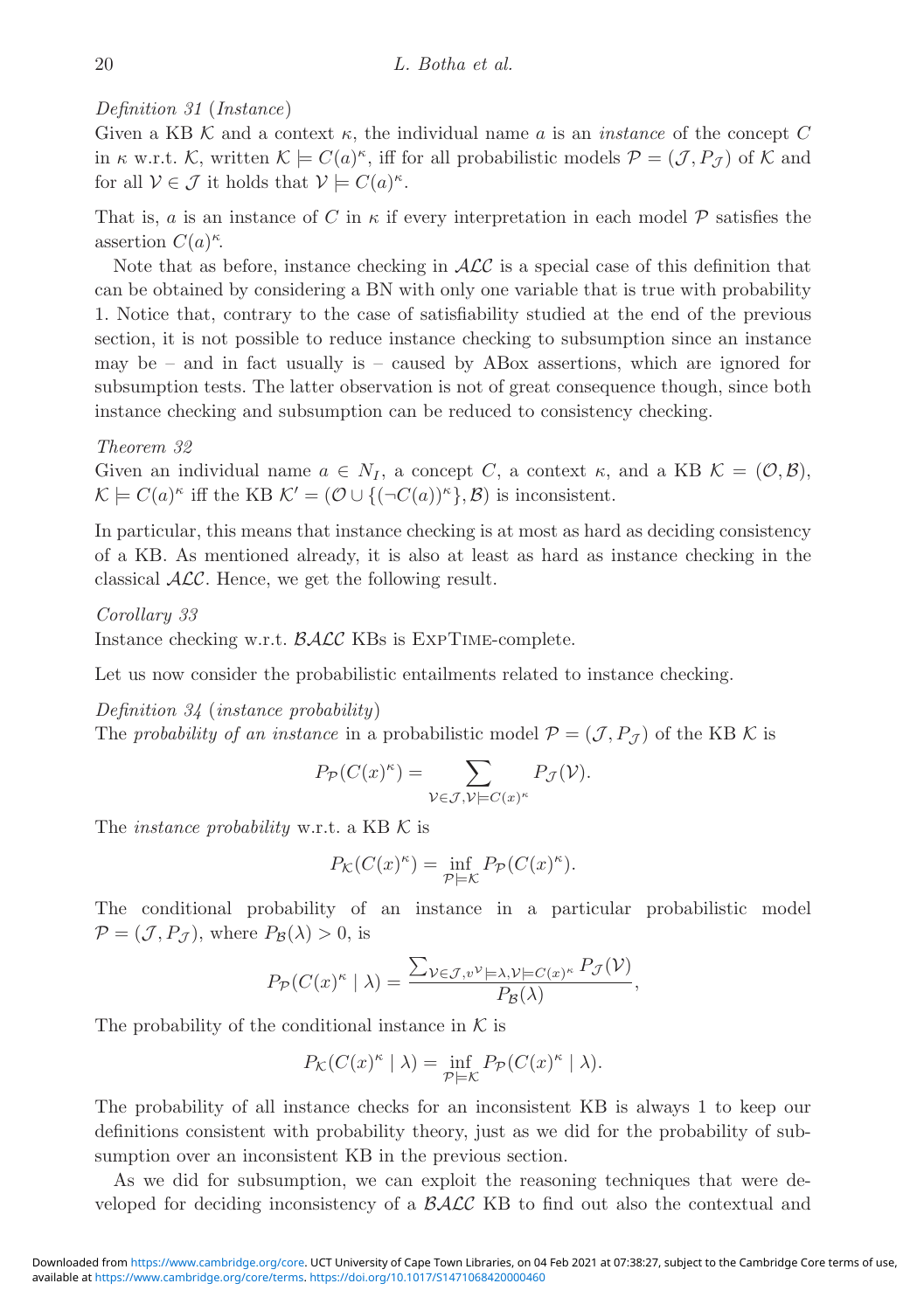conditional probabilities of an instance. Moreover, the method can be further optimized in the cases where we are only interested in probabilistic bounds. In particular, we can adapt Theorem [28](#page-17-1) to this case, yielding the following result.

<span id="page-20-0"></span>Theorem 35  

$$
P_{\mathcal{K}}(C(x)^{\kappa} \mid \lambda) = \frac{P_{\mathcal{K}}(C(x)^{\kappa \wedge \lambda}) + P_{\mathcal{B}}(\lambda) - 1}{P(\lambda)}.
$$

## *Example 36*

Suppose that we extend the ontology from Example [7](#page-6-0) with the assertions  $\text{Pipe}(p)^{-X}$ , Lead $(m)^Z$ , and contains $(p, m)^{-Y}$ . To compute  $P_K(\text{LeadPipe}(p)^{\emptyset})$ , we must find out what  $P_{\mathcal{B}}(\neg X, \neg Y, Z)$  is. Following the chain rule from the BN, this is computed as  $P(\neg X)P(\neg Y \mid \neg X)P(Z \mid \neg X, \neg Y) = 0.3 \cdot 0.3 \cdot 0.6 = 0.054$ . That is, even though we have (probabilistic) information about a pipe  $p$ , which may contain a material which may be lead, the probability that  $p$  is a lead pipe is very low.

With Theorem [35,](#page-20-0) we conclude the technical analysis of contextual and probabilistic reasoning tasks over  $\beta \mathcal{ALC}$  KBs. As it can be readily seen, the general approach is based on being able to detect the contexts in which the conditions imposed by the ontology are inconsistent. The probabilistic computations rely on cross-checking those contexts with the distribution described by the BN.

#### **7 Conclusions**

We have presented a new probabilistic extension of the DL  $ALC$ , which is based on the ideas of Bayesian ontology languages. In this setting, KBs contain certain knowledge, which is dependent on the uncertain context where it holds. Our work extends the results on  $\mathcal{B}\mathcal{E}\mathcal{L}$  (Ceylan and Peñaloza 2014) to a propositionally closed ontology language. The main notions follow the basic ideas of general Bayesian ontology languages as presented in Ceylan and Peñaloza  $(2017)$ ; however, by focusing on a specific logic – rather than on a general notion of ontology language – we are able to produce a tableaux-based decision algorithm for KB consistency, in contrast to the generic black-box algorithms which exist in the literature. Our algorithm extends the classical tableau algorithm for ALC with techniques originally developed for axiom pinpointing. The main differences in our approach are the use of multi-valued variables in the definition of the contexts, and the possibility of having complex contexts (instead of only unique variables) labeling individual axioms. In general, we have shown that adding context-based uncertainty to an ontology does not increase the complexity of reasoning in this logic: all (probabilistic) reasoning problems can still be solved in exponential time. Of course, this tight complexity bound is not extremely surprising given the ExpTime-hardness of the underlying classical DL.

Theorems [13](#page-9-0)[–16](#page-12-1) yield an effective decision method for  $\beta \mathcal{ALC}$  KB consistency, through the computation and handling of two complex contexts, which describe the logical and probabilistic properties of the worlds and the restricted ontologies they define. Notice that  $\phi_B$  can be computed in linear time on the size of  $\mathcal{B}$ , and satisfiability of the context  $\phi_K^{\perp} \wedge \phi_B$ can be checked in non-deterministic polynomial time in the size of this context, following techniques akin to those from propositional satisfiability [\(Biere](#page-22-14) *et al*. [2009\)](#page-22-14). However, the tableau algorithm for computing  $\phi_{\mathcal{K}}^{\perp}$  is not optimal w.r.t. worst-case complexity. In fact,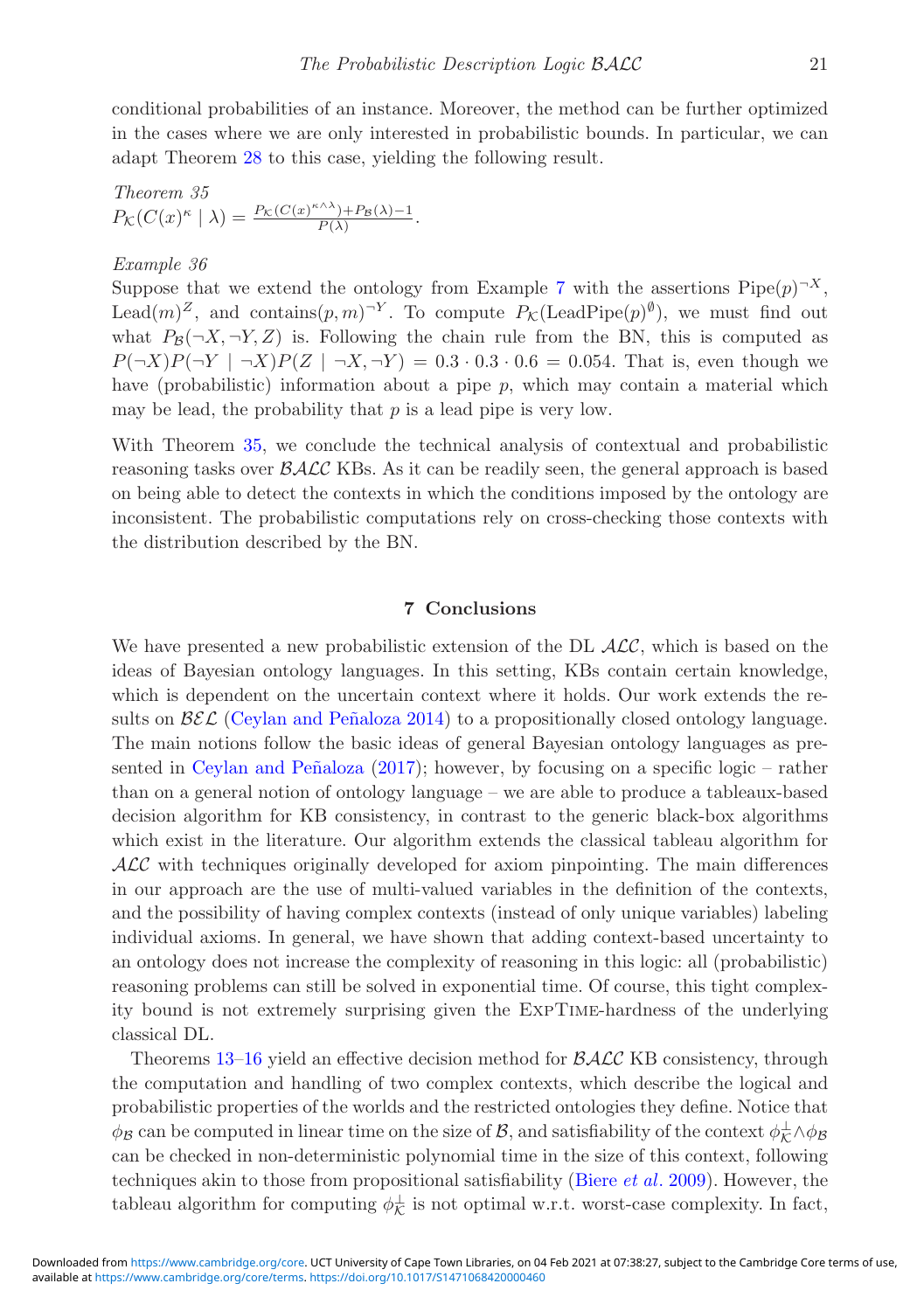this algorithm requires double exponential time in the worst case, although the context it computes is only of exponential size. The benefit of this method, as in the classical case, is that it provides a better behavior in the average case; indeed, depending on the input ontology, it may not need to verify all the possible contexts but simply construct a model. As a simple example, if the TBox is empty, the process stops in exponential time. To further improve the efficiency of our approach, one can think of adapting the methods from Zese *[et al](#page-23-7)*. [\(2018\)](#page-23-7) to construct a compact representation of the context – akin to a binary decision diagram [\(Lee 1959;](#page-22-15) [Brace](#page-22-16) *et al*. [1990\)](#page-22-16) for multi-valued variables – allowing for efficient weighted model counting. A task for future work is to exploit these data structures for practical development of our methods.

Recall that the most expensive part of our approach is the computation of the context  $\phi_{\mathcal{K}}^{\perp}$ . By slightly modifying the KB, we have shown that one computation of this context suffices to solve different problems of interest, in particular contextual and conditional entailments – being subsumption, satisfiability, or instance checking – can be solved using  $\phi_{\mathcal{K}}^{\perp}$ , for an adequately constructed  $\mathcal{K}'$ , regardless of the contexts under consideration.

An important next step will be to implement the methods described here and compare the efficiency of our system to other probabilistic DL reasoners based on similar semantics. In particular, we would like to compare against the tools from Zese *[et al](#page-23-7)*. [\(2018](#page-23-7)). Even though this latter system is also based on an extension of the tableaux algorithm for DLs and uses multiple-world semantics closely related to ours, a direct comparison would be unfair. Indeed, Zese *[et al](#page-23-7)*. [\(2018](#page-23-7)) make use of stronger independence assumptions than ours. However, a well-designed experiment can shed light on the advantages and disadvantages of each method.

Another interesting problem for future work is to extend the query language beyond instance queries. To maintain some efficiency, this may require some additional restrictions on the language or the probabilistic structure. A more detailed study of this issue is needed.

#### **References**

- <span id="page-21-2"></span>Artale, A., Calvanese, D., Kontchakov, R. and Zakharyaschev, M. 2009. The DL-Lite family and relations. *Journal of Artificial Intelligence Research 36*, 1–69.
- <span id="page-21-1"></span>Baader, F., Brandt, S. and Lutz, C. 2005. Pushing the EL envelope. In *Proceedings of the Nineteenth International Joint Conference on Artificial Intelligence (IJCAI 2005)*, L. P. Kaelbling and A. Saffiotti, Eds. Professional Book Center, 364–369.
- <span id="page-21-0"></span>Baader, F., Calvanese, D., McGuinness, D., Nardi, D., and Patel-Schneider, P., Eds. 2007. *The Description Logic Handbook: Theory, Implementation, and Applications*, 2nd ed. Cambridge University Press.
- <span id="page-21-4"></span>Baader, F. and Hollunder, B. 1995. Embedding defaults into terminological knowledge representation formalisms. *Journal of Automated Reasoning 14,* 1, 149–180.
- <span id="page-21-3"></span>Baader, F., Horrocks, I., Lutz, C. and Sattler, U. 2017. *An Introduction to Description Logic*. Cambridge University Press.
- <span id="page-21-5"></span>BAADER, F. AND PEÑALOZA, R. 2007. Axiom pinpointing in general tableaux. In *Proceedings of the 16th International Conference on Analytic Tableaux and Related Methods (TABLEAUX 2007)*, N. Olivetti, Ed. Lecture Notes in Artificial Intelligence, vol. 4548. Springer-Verlag, Aix-en-Provence, France, 11–27.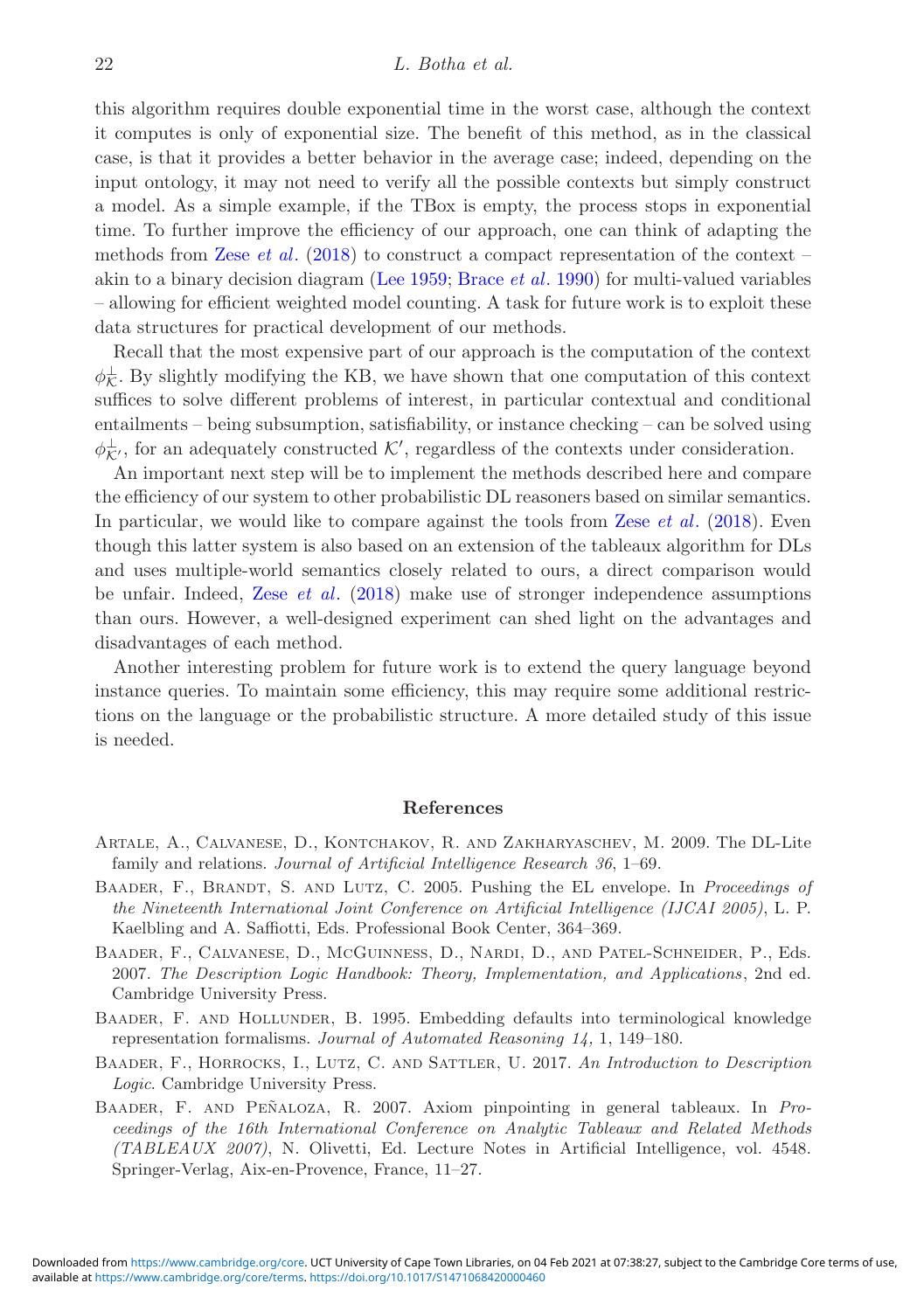- <span id="page-22-12"></span>BAADER, F. AND PEÑALOZA, R. 2010. Axiom pinpointing in general tableaux. *Journal of Logic and Computation 20,* 1 (February), 5–34. Special Issue: Tableaux and Analytic Proof Methods.
- <span id="page-22-14"></span>Biere, A., Heule, M., van Maaren, H. and Walsh, T. 2009. *Handbook of Satisfiability: Volume 185 Frontiers in Artificial Intelligence and Applications*. IOS Press, Amsterdam, The Netherlands.
- <span id="page-22-7"></span>Botha, L. 2018. The Bayesian description logic ALC. M.S. thesis, University of Cape Town, South Africa.
- <span id="page-22-8"></span>BOTHA, L., MEYER, T. AND PEÑALOZA, R. 2018. The Bayesian description logic BALC. In *Proceedings of the 31st International Workshop on Description Logics (DL 2018)*, M. Ortiz and T. Schneider, Eds. CEUR Workshop Proceedings, vol. 2211. CEUR-WS.org.
- <span id="page-22-9"></span>BOTHA, L., MEYER, T. AND PEÑALOZA, R. 2019. A Bayesian extension of the description logic *ALC*. In *Proceedings of the 16th European Conference on Logics in Artificial Intelligence (JELIA 2019)*, F. Calimeri, N. Leone, and M. Manna, Eds. Lecture Notes in Computer Science, vol. 11468. Springer, 339–354.
- <span id="page-22-16"></span>BRACE, K. S., RUDELL, R. L. AND BRYANT, R. E. 1990. Efficient implementation of a BDD package. In *Proceedings of the 27th ACM/IEEE Design Automation Conference, DAC 1990*. ACM, New York, NY, USA, 40–45.
- <span id="page-22-6"></span>CEYLAN, İ. İ. 2018. Query answering in probabilistic data and knowledge bases. Ph.D. thesis, Dresden University of Technology, Germany.
- <span id="page-22-0"></span>CEYLAN, İ. İ. AND LUKASIEWICZ, T. 2018. A tutorial on query answering and reasoning over probabilistic knowledge bases. In *14th International Summer School on Reasoning Web*, C. d'Amato and M. Theobald, Eds. Lecture Notes in Computer Science, vol. 11078. Springer, 35–77.
- <span id="page-22-13"></span>CEYLAN, İ. İ. AND PEÑALOZA, R. 2014. The Bayesian description logic BEL. In *Proceedings of the 7th International Joint Conference on Automated Reasoning (IJCAR 2014)*, S. Demri, D. Kapur, and C. Weidenbach, Eds. Lecture Notes in Computer Science, vol. 8562. Springer, 480–494.
- CEYLAN, İ. İ. AND PEÑALOZA, R. 2014. Tight complexity bounds for reasoning in the description logic BEL. In *Proceedings of the 14th European Conference on Logics in Artificial Intelligence (JELIA 2014)*, E. Ferm´e and J. Leite, Eds. Lecture Notes in Computer Science, vol. 8761. Springer, 77–91.
- <span id="page-22-2"></span>CEYLAN, İ. İ. AND PEÑALOZA, R. 2017. The Bayesian ontology language BEL. *Journal of Automated Reasoning 58,* 1, 67–95.
- <span id="page-22-4"></span>d'Amato, C., Fanizzi, N. and Lukasiewicz, T. 2008. Tractable reasoning with Bayesian description logics. In *Proceedings of the Second International Conference on Scalable Uncertainty Management*, S. Greco and T. Lukasiewicz, Eds. Lecture Notes in Computer Science, vol. 5291. Springer, 146–159.
- <span id="page-22-10"></span>Darwiche, A. 2009. *Modeling and Reasoning with Bayesian Networks*. Cambridge University Press.
- <span id="page-22-11"></span>Donini, F. M. and Massacci, F. 2000. Exptime tableaux for *ALC*. *Artificial Intelligence 124,* 1, 87–138.
- <span id="page-22-5"></span>GOTTLOB, G., LUKASIEWICZ, T., MARTINEZ, M. V. AND SIMARI, G. I. 2013. Query answering under probabilistic uncertainty in datalog+/*−* ontologies. *Annals of Mathematics and Artificial Intelligence 69,* 1, 37–72.
- <span id="page-22-1"></span>GUTIÉRREZ-BASULTO, V., JUNG, J. C., LUTZ, C., AND SCHRÖDER, L. 2017. Probabilistic description logics for subjective uncertainty. *Journal of Artificial Intelligence Research 58*, 1–66.
- <span id="page-22-3"></span>Halpern, J. Y. 1990. An analysis of first-order logics of probability. *Artificial Intelligence 46,* 3, 311–350.
- <span id="page-22-15"></span>Lee, C. Y. 1959. Representation of switching circuits by binary-decision programs. *The Bell System Technical Journal 38*, 985–999.